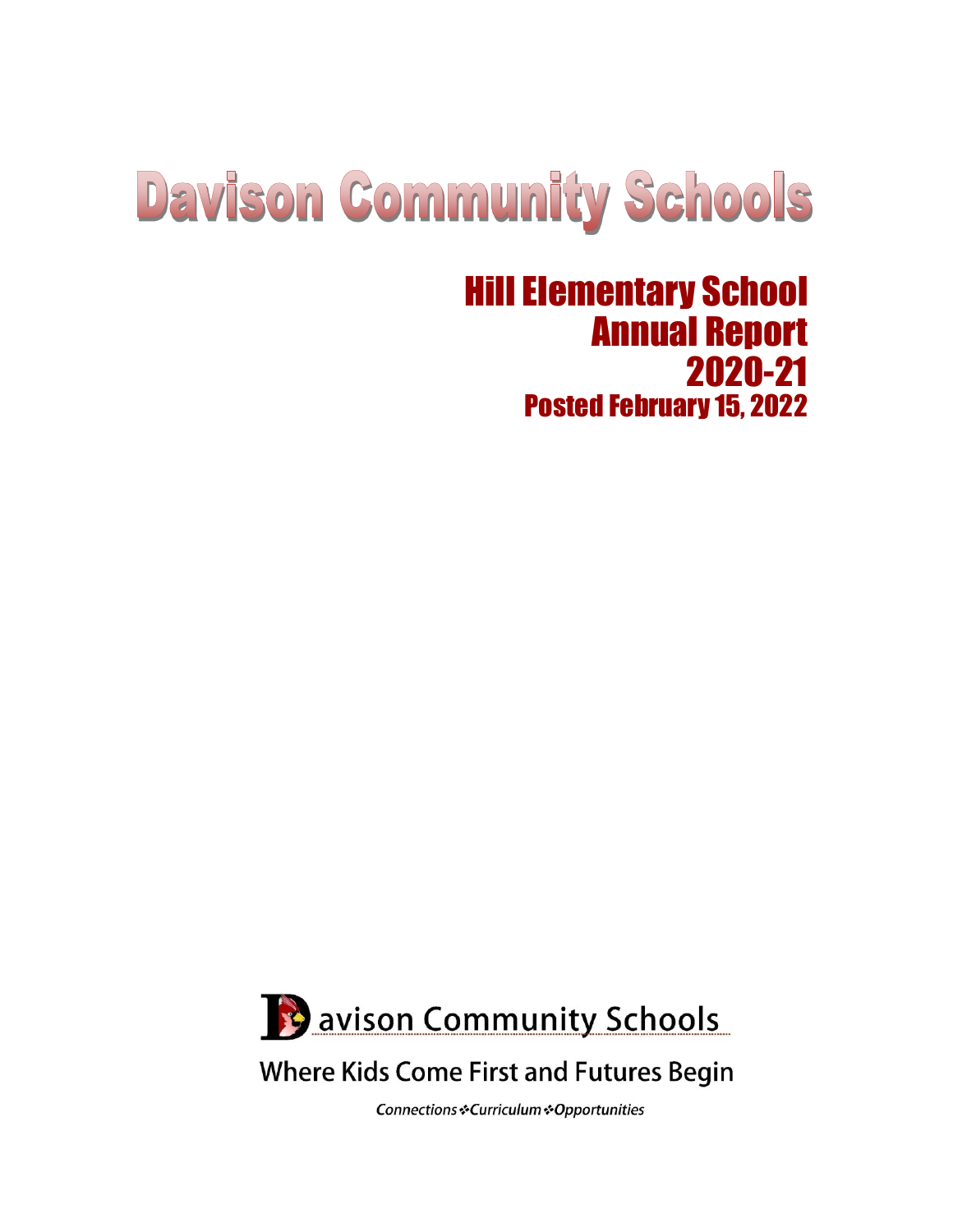

#### Dear Parents and Community Members:

We are pleased to present you with the Annual Education Report (AER) which provides key information on the 2021-22 educational progress for Hill Elementary. The AER addresses the complex reporting information required by federal and state laws. The school's report contains information about student assessment, accountability and teacher quality. If you have any questions about the AER, please contact Principal Jennifer Burke for assistance.

The AER is available for you to review electronically by visiting the following website: or you may review a copy in the principal's office at your child's school.

For the 2021-22 school year, schools were identified based on previous years' performance using definitions and labels as required in the Every Student Succeeds Act (ESSA). A Targeted Support and Improvement (TSI) school is one that had at least one underperforming student subgroup in 2018-19. An Additional Targeted Support (ATS) school is one that had a student subgroup performing at the same level as the lowest 5% of all schools in the state in 2017-18. A Comprehensive Support and Improvement (CSI) school is one whose performance was in the lowest 5% of all schools in the state or had a graduation rate at or below 67% in 2016-17. Some schools are not identified with any of these labels. In these cases, no label is given.

Our school has not been given one of these labels.

The key challenges for the school this year include the ongoing effects from the COVID-19 pandemic, including but certainly not limited to the challenges of teaching students through quarantines and sickness. The results have left many students behind academically. We are also very concerned about the fragile mental health issues that we are beginning to see in our students from the effect of the pandemic that has strained our families financially and emotionally. Of course, inequity in funding and constantly changing requirements and new legislation affecting public education continue to make it difficult for schools, from trying to establish ways to measure student progress with fidelity despite ever changing state assessments to the exodus of educational professionals into other fields and discouragement of promising young adults from pursuing educational careers.

We have several key initiatives in place to accelerate student achievement including: District and school improvement process and plans

- Advisory Curriculum Council (ACC) which uses the Understanding By Design model for the development and revision of all Davison Community Schools curriculum
- Standards Referenced Grading
- Data Days to review district and building student achievement and behavior data
- District and building Professional Learning Communities (PLC's) by Grade Level and/or Subject **Matter**
- Literacy Intervention Program which includes Literacy Specialist in our elementary buildings, screening and diagnostic assessments, Title I and at-risk (31a) funded paraprofessionals to help implement interventions and Individual Reading Intervention Plans (IRIP's) and specific intervention programs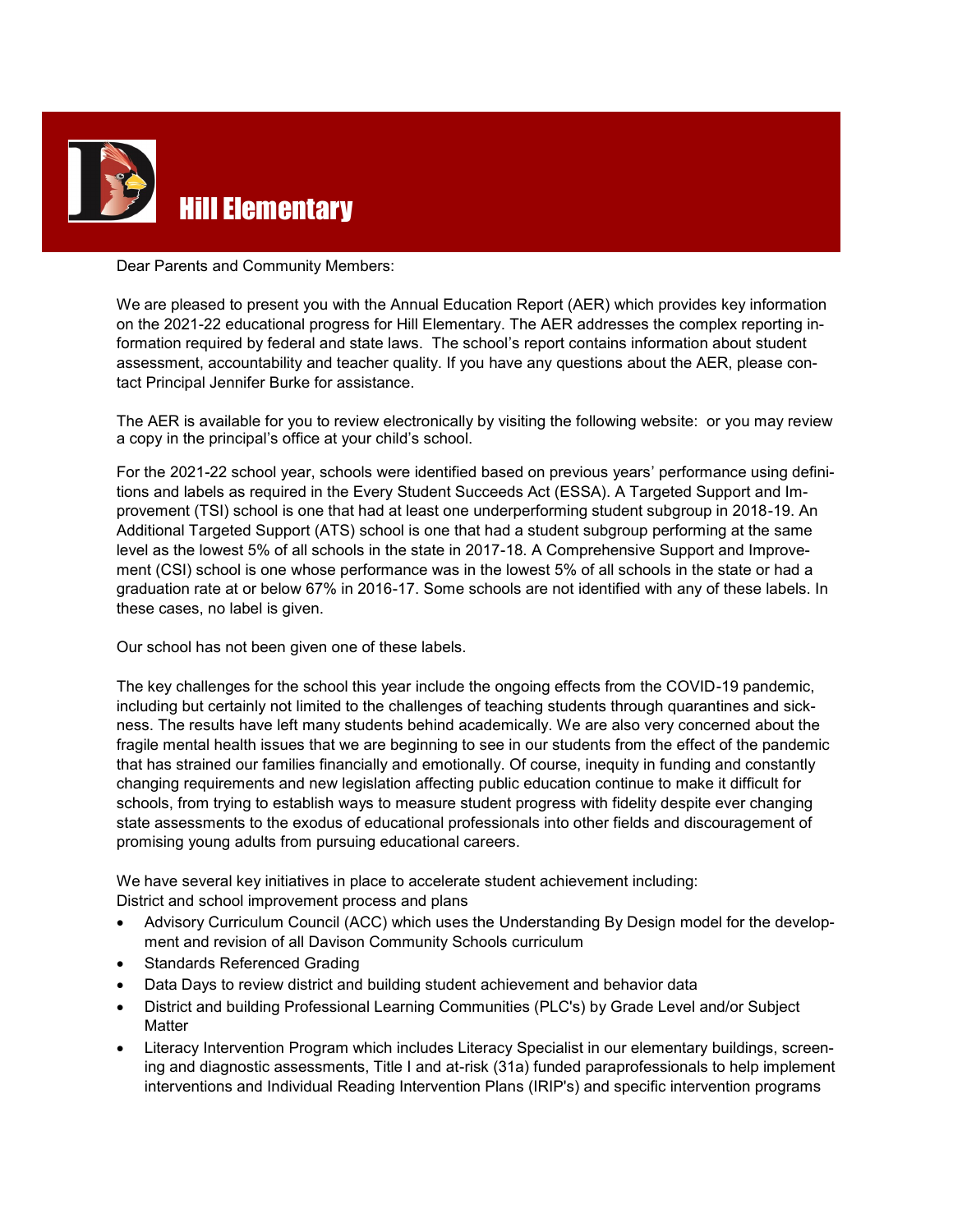

# **Hill Elementary**

- District Math Coach
- Elementary Counselors
- Success Coordinators
- Quality Career and Technical Education (CTE) program
- Advanced Placement (AP) program offering 13 AP courses at Davison High School.
- Positively Engaging Partnerships—a "Parent University" series of parent education nights where the district brings in guest speakers to discuss topics suggested by parents.
- Positive Behavior Intervention Support (PBIS) and Promoting Positive School Climate (PPSC) initiatives
- Cardinal Code

State law requires that we also report the additional information:

#### **PROCESS FOR ASSIGNING PUPILS TO THE SCHOOL:**

The District is a "schools of choice" district in that there are no set school building boundaries within the district. Any child living within Davison school boundaries can attend any school within the district at the student's grade level. Davison Community Schools also participates in the state of Michigan's 105 and 105c Schools of Choice programs, which provides students living outside district boundaries opportunities to attend Davison.

#### **THE STATUS OF THE 3-5 YEAR SCHOOL IMPROVEMENT PLAN:**

In 2019, Davison Community Schools was awarded renewal of District Accreditation as a quality school system by the AdvancED Accreditation. Davison was one of the first school districts across the state to complete this rigorous process in 2009. Accreditation is a process that has to be renewed every five years.

#### **A BRIEF DESCRIPTION OF EACH SPECIALIZED SCHOOL:**

All of our school buildings offer a quality education and are unique in their own ways.

- Davison High School: Houses approximately 1,700 students in grades 9-12.
- Davison Alternative High School: Specializes in credit recovery for students in grades 9-12.
- Davison Middle School: Houses seventh and eighth graders.
- Hahn Intermediate School: Houses fifth and sixth graders
- Central Elementary: First through fourth graders and the district's gifted and talented program
- Gates Elementary—Houses first through fourth graders
- Hill Elementary—Houses Kindergarten through fourth graders
- Siple Elementary—Houses Kindergarten through fourth grades
- Thomson Elementary– Houses Kindergarten students

#### **CORE CURRICULUM:**

The State of Michigan requires that all students enrolled in public school districts receive daily core curriculum instruction in language arts, reading, English, math, science and social studies. Davison Community Schools, being in full compliance with state requirements, offers daily core curriculum instruction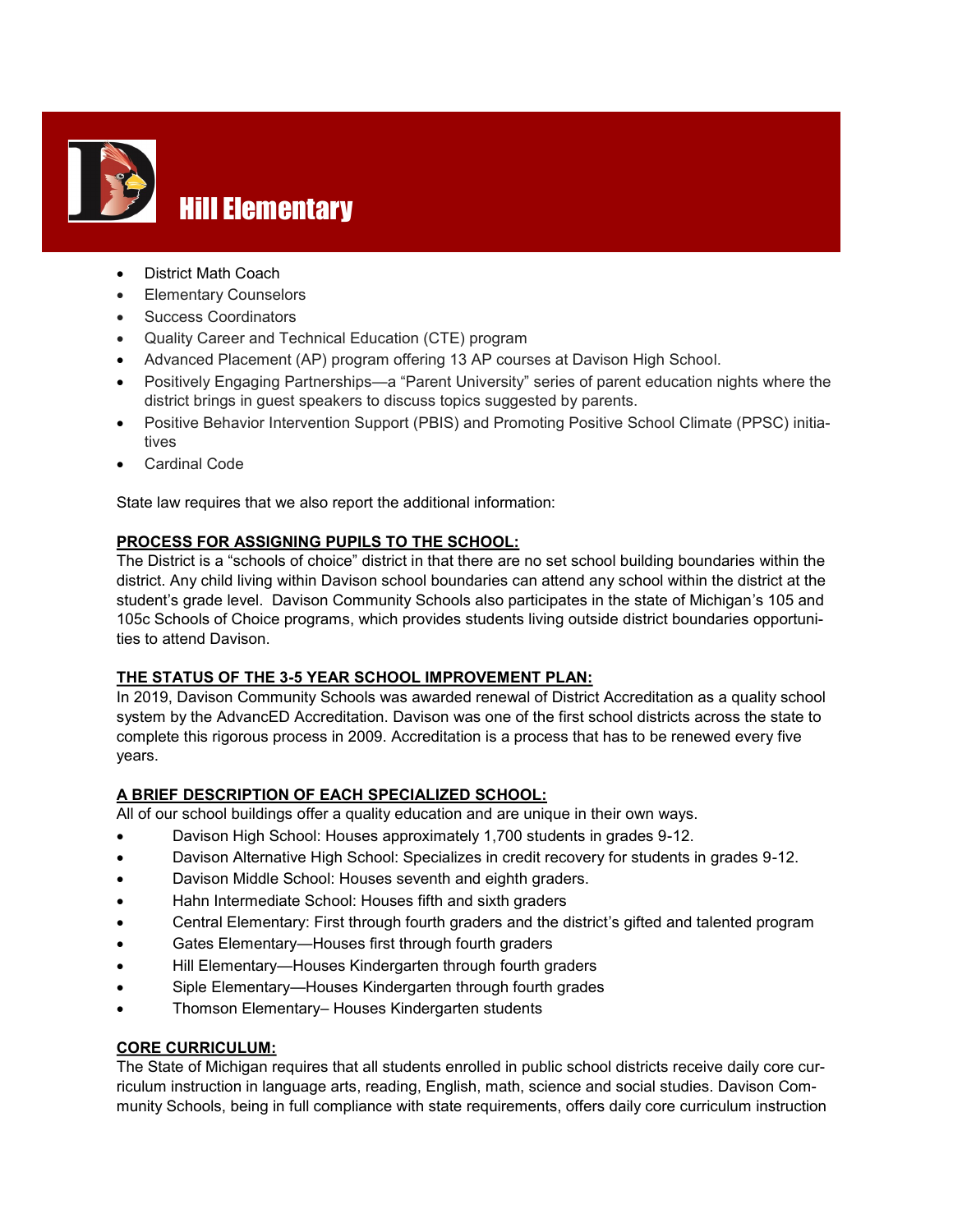

# Hill Elementary

which meets or exceeds state requirements in all areas. The district has developed and implemented outcomes for kindergarten through 12th grades which reflect the state Core Curriculum guidelines. The content of these guidelines is based on " … an effective program which fosters the development of a well-rounded literate individual." The district's Advisory Curriculum Council, an ongoing group made up of board members, teachers, and administrators reviews each of the core areas on a six- to eight-year cycle. Additionally, student achievement is monitored in each of the five core academic areas by standardized achievement tests, teacher developed tests and MEAP test results. For more information or a complete copy of the Michigan Department of Education's Model Core Curriculum Outcomes please visit this link: [http://www.mich.gov/mde/0,4615,7](http://www.mich.gov/mde/0,4615,7-140-28753---,00.html)-140-28753---,00.html

#### **ASSESSMENT INFORMATION:**

Listed below are percentages of students at Hill Elementary meeting benchmarks or proficiency in a variety of local assessments that are given.

Note:

- DIBELS (Dynamic Indicators of Basic Early Literacy Skills) Composite benchmark is determined by grade level and time of year. DIBELS was not administered at all elementary grade level this year.
- STAR Math and Reading If a student has a Percentile Rank (PR) above 40, then they have met the benchmark.
- NWEA: The Northwest Evaluation Association, also known as MAP testing, is an evaluation test to see where a student is academically. The district began using this as an assessment tool in 2018- 19.

|                   | 2020-21                   | 2019-2020                 |                |
|-------------------|---------------------------|---------------------------|----------------|
| <b>Assessment</b> | <b>Percent Proficient</b> | <b>Percent Proficient</b> | Grade          |
| DIBELS (Reading)  | 91%                       | NA Due to COVID-19        | 2              |
| DIBELS (Reading)  | 93%                       | NA Due to COVID-19        |                |
| DIBELS (Reading)  | 97%                       | NA Due to COVID-19        | K              |
| Reading           | 73%                       | NA Due to COVID-19        |                |
| Reading           | 69%                       | NA Due to COVID-19        | $\overline{2}$ |
| Reading           | 71%                       | NA Due to COVID-19        | 3              |
| Reading           | 66%                       | NA Due to COVID-19        | 4              |
| Reading           | 79%                       | NA Due to COVID-19        | K              |
| Math              | 78%                       | NA Due to COVID-19        | 1              |
| Math              | 58%                       | NA Due to COVID-19        | $\overline{2}$ |
| Math              | 65%                       | NA Due to COVID-19        | 3              |
| Math              | 60%                       | NA Due to COVID-19        | 4              |
| Math              | 81%                       | NA Due to COVID-19        | Κ              |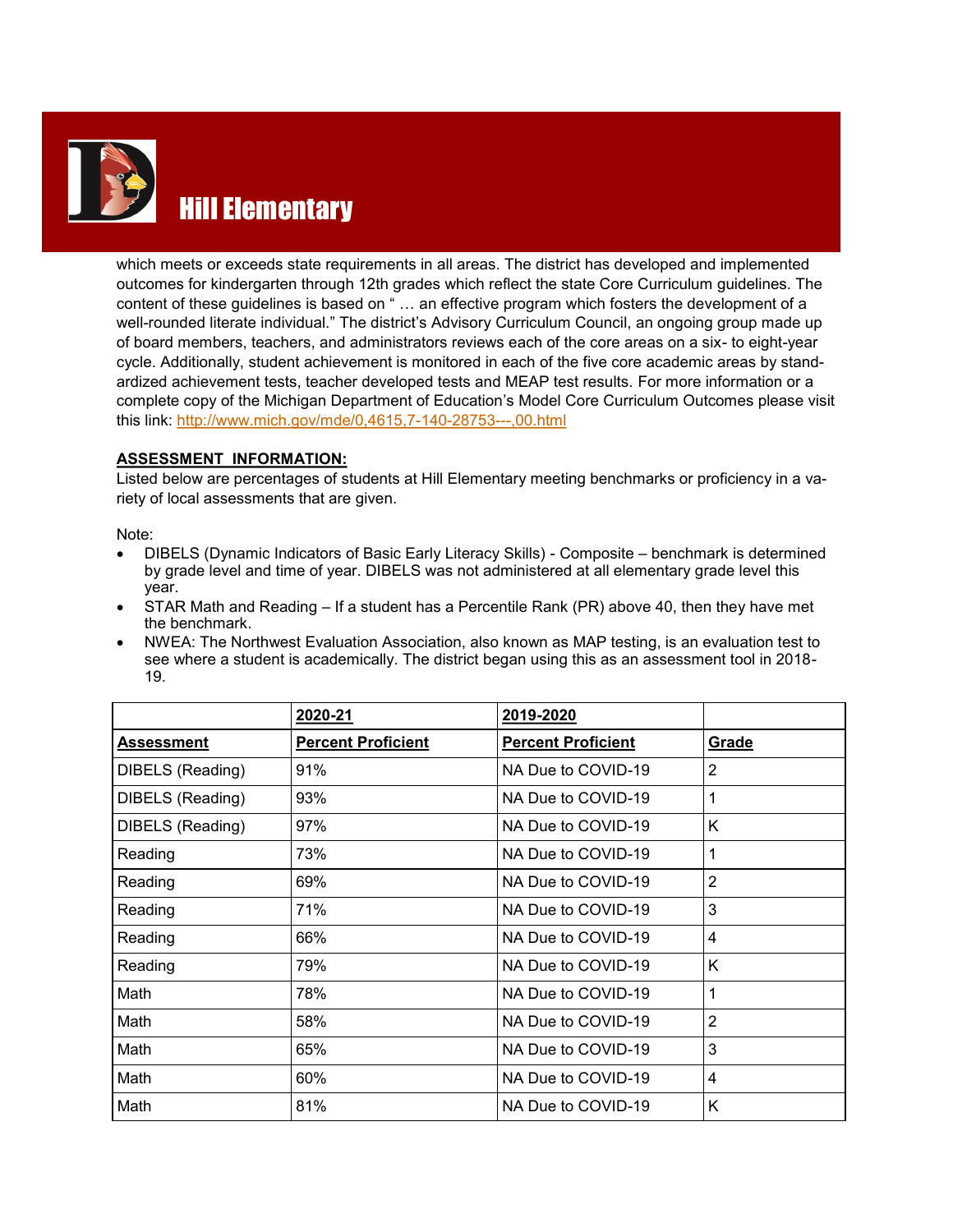

#### **PARENT-TEACHER CONFERENCE INFORMATION:**

 Hill Elementary had 96% of parents attending Fall 2020 parent teacher conferences; 97% represented male students while 95% represented female students. Forty-one percent of parents attended Spring 2021 parent teacher conferences; 44% represented male students while 37% represented female students.

Thank you for taking the time to read this Annual Report.

Jennifer Burke, Principal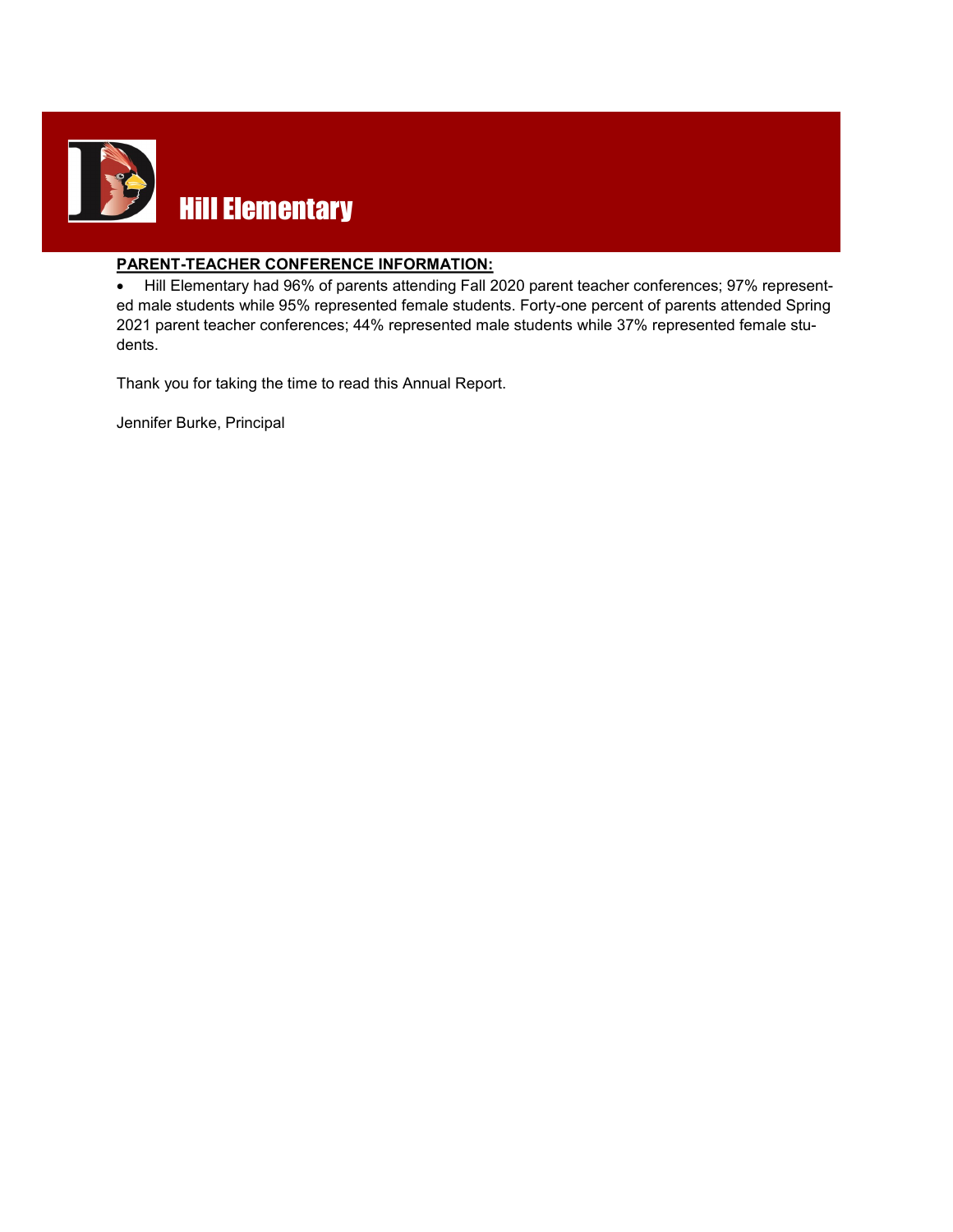

# **Annual Education Report Hill Elementary School (01674)**

| Subject Grade |                         | Student School<br>Group    | Year                   | <b>State</b><br><sub>S</sub><br>nt | <b>State</b><br>$\mathbf S$<br>nt | Percent Number Percent Number Percent Number Advanc Advanc Proficie Proficie<br>Student Student Student Student Student Student ed<br>S.<br>Proficie Proficie Proficie Proficie Proficie Proficie<br>nt | <sub>S</sub><br>nt | <sub>S</sub><br>nt | $\mathcal{S}$<br>nt |              | ed      | nt    | nt | Partiall<br>nt | District District School School Percent Number Percent Number Percent Number Percent Number<br>Partiall<br>Proficie Proficie nt<br>nt | <b>Not</b><br>Proficie | <b>Not</b><br>Proficie<br>nt |
|---------------|-------------------------|----------------------------|------------------------|------------------------------------|-----------------------------------|---------------------------------------------------------------------------------------------------------------------------------------------------------------------------------------------------------|--------------------|--------------------|---------------------|--------------|---------|-------|----|----------------|---------------------------------------------------------------------------------------------------------------------------------------|------------------------|------------------------------|
| ELA           | 3rd<br>Grade<br>Content | <b>AII</b><br>Students     | 2018-19 45.1%          |                                    | 45,457                            | 55.7%                                                                                                                                                                                                   | 235                | 67.8%              | 40                  | 44.1%        | 26      | 23.7% | 14 | 15.3%          | 9                                                                                                                                     | 16.9%                  | 10                           |
| <b>ELA</b>    | 3rd<br>Grade<br>Content | <b>AII</b><br>Students     | 2020-21                | 42.8%                              | 31,066                            | 55.8%                                                                                                                                                                                                   | 173                | 65.2%              | 45                  | 34.8%        | 24      | 30.4% | 21 | 20.3%          | 14                                                                                                                                    | 14.5%                  | 10                           |
| <b>ELA</b>    | 3rd<br>Grade<br>Content | of Any<br>Race             | Hispanic 2018-19 34.1% |                                    | 2,873                             |                                                                                                                                                                                                         |                    |                    | $\star$             |              |         |       |    |                |                                                                                                                                       |                        |                              |
| <b>ELA</b>    | 3rd<br>Grade<br>Content | Hispanic<br>of Any<br>Race | 2020-21                | 131.1%                             | 1.693                             |                                                                                                                                                                                                         |                    |                    | ×.                  |              | $\star$ |       |    |                |                                                                                                                                       |                        |                              |
| <b>ELA</b>    | 3rd<br>Grade<br>Content | Two or<br>More<br>Races    | 2018-19 44.0%          |                                    | 2,157                             |                                                                                                                                                                                                         |                    |                    | $\star$             |              |         |       |    |                |                                                                                                                                       |                        |                              |
| ELA           | 3rd<br>Grade<br>Content | Two or<br>More<br>Races    | 2020-21 37.7%          |                                    | 1,393                             | $\star$                                                                                                                                                                                                 |                    |                    | $\star$             | $\mathbf{d}$ | $\star$ |       |    |                |                                                                                                                                       |                        |                              |
| <b>ELA</b>    | 3rd<br>Grade<br>Content | White                      | 2018-19 53.1%          |                                    | 34,149                            | 56.2%                                                                                                                                                                                                   | 200                | 68.6%              | 35                  | 45.1%        | 23      | 23.5% | 12 | 17.6%          | 9                                                                                                                                     | 13.7%                  |                              |
| ELA           | 3rd<br>Grade<br>Content | <b>White</b>               | 2020-21 48.1%          |                                    | 25,066                            | 55.4%                                                                                                                                                                                                   | 144                | 60.3%              | 35                  | 34.5%        | 20      | 25.9% | 15 | 22.4%          | 13                                                                                                                                    | 17.2%                  | 10                           |
| <b>ELA</b>    | 3rd<br>Grade<br>Content | Female                     | 2018-19 48.3%          |                                    | 23,876                            | 61.4%                                                                                                                                                                                                   | 124                | 65.5%              | 19                  | 41.4%        | 12      | 24.1% |    | 20%            | 5                                                                                                                                     | 20%                    | 5                            |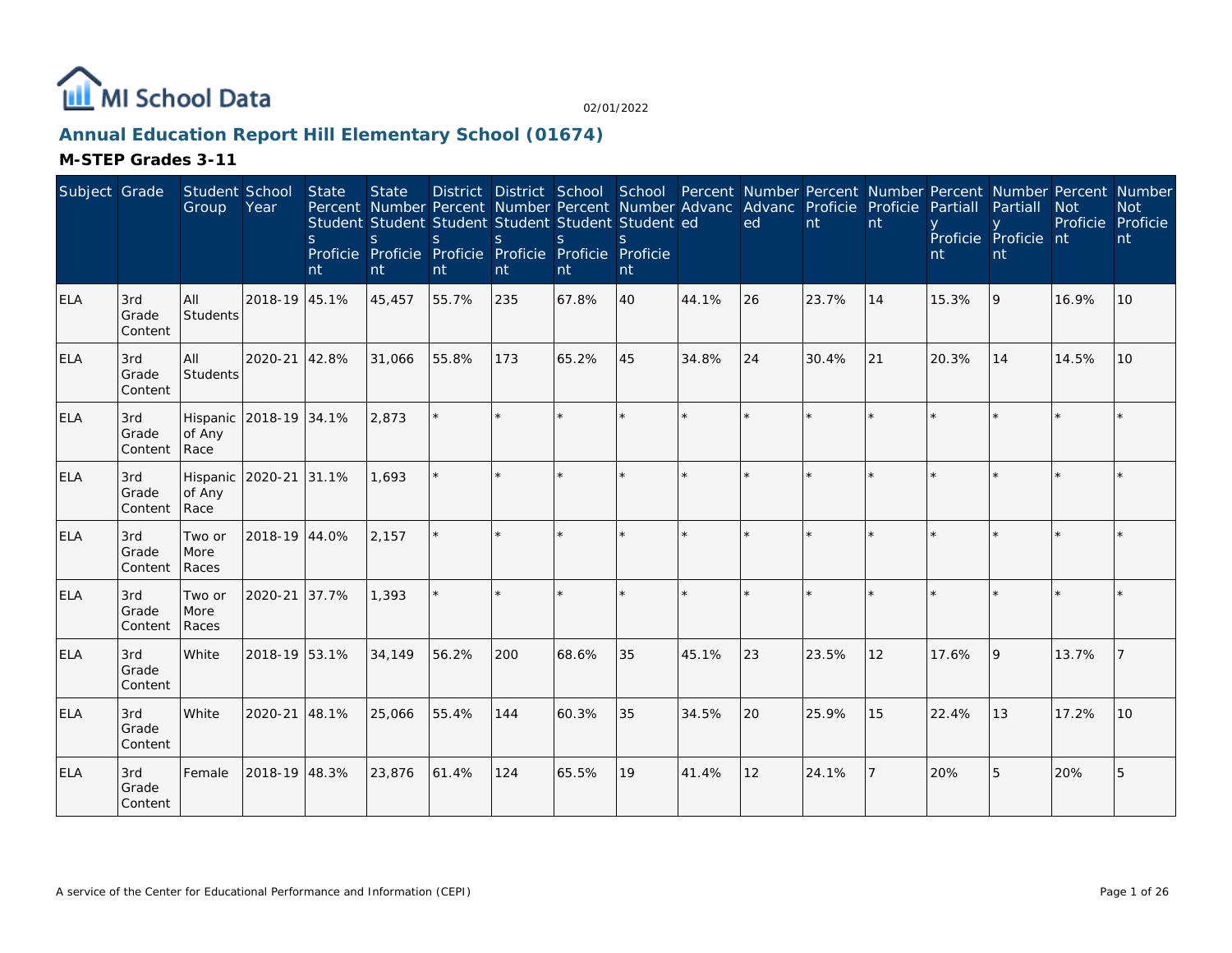

# **Annual Education Report Hill Elementary School (01674)**

| Subject Grade |                         | Student School<br>Group                       | Year                   | State<br><sub>S</sub><br>nt | <b>State</b><br>$\mathsf{S}$<br>nt | Percent Number Percent Number Percent Number Advanc Advanc Proficie Proficie<br>Student Student Student Student Student Student ed<br><sub>S</sub><br>Proficie Proficie Proficie Proficie Proficie Proficie<br>nt | $\mathbf S$<br>nt | $\mathcal{S}$<br>nt | $\mathcal{S}$<br>nt |       | District District School School Percent Number Percent Number Percent Number Percent Number<br>ed | nt    | nt             | Partiall<br>nt | Partiall<br>Proficie Proficie nt<br>nt | <b>Not</b><br>Proficie | <b>Not</b><br>Proficie<br>nt |
|---------------|-------------------------|-----------------------------------------------|------------------------|-----------------------------|------------------------------------|-------------------------------------------------------------------------------------------------------------------------------------------------------------------------------------------------------------------|-------------------|---------------------|---------------------|-------|---------------------------------------------------------------------------------------------------|-------|----------------|----------------|----------------------------------------|------------------------|------------------------------|
| <b>ELA</b>    | 3rd<br>Grade<br>Content | Female                                        | 2020-21                | 45.5%                       | 16,164                             | 56.9%                                                                                                                                                                                                             | 87                | 68.8%               | 22                  | 31.3% | 10                                                                                                | 37.5% | 12             | 15.6%          | 5                                      | 15.6%                  | 5                            |
| ELA           | 3rd<br>Grade<br>Content | Male                                          | 2018-19 42.0%          |                             | 21,581                             | 50.5%                                                                                                                                                                                                             | 111               | 70.0%               | 21                  | 46.7% | 14                                                                                                | 23.3% |                | 20%            |                                        | 20%                    | 5                            |
| <b>ELA</b>    | 3rd<br>Grade<br>Content | Male                                          | 2020-21                | 40.3%                       | 14,902                             | 54.8%                                                                                                                                                                                                             | 86                | 62.2%               | 23                  | 37.8% | 14                                                                                                | 24.3% | 9              | 24.3%          | $\overline{Q}$                         | 13.5%                  | 5                            |
| <b>ELA</b>    | 3rd<br>Grade<br>Content | cally<br>Disadva<br>ntaged                    | Economi 2018-19 31.3%  |                             | 17,711                             | 50.5%                                                                                                                                                                                                             | 112               | 70.6%               | 12                  | 47.1% | 8                                                                                                 | 23.5% | $\overline{4}$ | 20%            | $<$ 3                                  | 20%                    | 3                            |
| <b>ELA</b>    | 3rd<br>Grade<br>Content | Economi 2020-21<br>cally<br>Disadva<br>ntaged |                        | 27.6%                       | 10,241                             | 45.8%                                                                                                                                                                                                             | 71                | 50.0%               | 14                  | 28.6% | 8                                                                                                 | 21.4% | 6              | 20%            |                                        |                        | 9                            |
| <b>ELA</b>    | 3rd<br>Grade<br>Content | English<br>Learners                           | 2018-19 33.3%          |                             | 3,220                              | ÷.                                                                                                                                                                                                                | ×.                |                     |                     |       | $\star$                                                                                           |       |                |                |                                        |                        | $\star$                      |
| <b>ELA</b>    | 3rd<br>Grade<br>Content | With<br>Disabiliti<br>es                      | Students 2018-19 19.5% |                             | 2,328                              |                                                                                                                                                                                                                   |                   |                     |                     |       |                                                                                                   |       |                |                |                                        |                        |                              |
| <b>ELA</b>    | 3rd<br>Grade<br>Content | Students 2020-21<br>With<br>Disabiliti<br>es  |                        | 17.5%                       | 1,578                              |                                                                                                                                                                                                                   |                   |                     | ¥                   |       |                                                                                                   |       |                |                |                                        |                        |                              |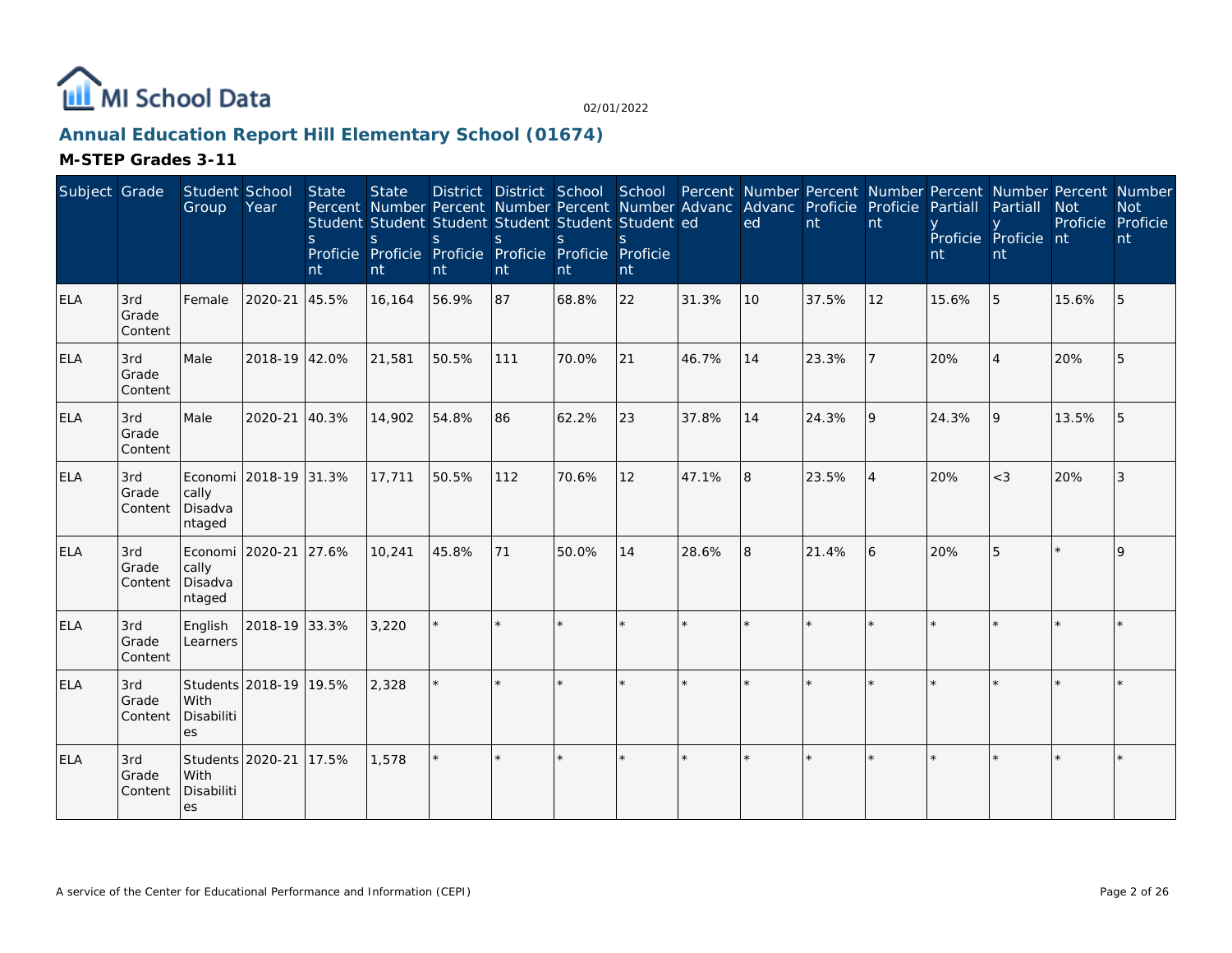

# **Annual Education Report Hill Elementary School (01674)**

| Subject Grade |                                 | Student School<br>Group                     | Year          | <b>State</b><br>S<br>nt | <b>State</b><br>Percent Number Percent Number Percent Number Advanc Advanc Proficie Proficie<br>Student Student Student Student Student Student ed<br>S<br>Proficie Proficie Proficie Proficie Proficie Proficie<br>nt | S.<br>nt | S.<br>nt | District District School School Percent Number Percent Number Percent Number Percent Number<br><sub>S</sub><br>nt | S.<br>nt |         | ed      | nt    | nt | Partiall<br>nt | Partiall<br>Proficie Proficie nt<br>nt | <b>Not</b><br>Proficie Proficie | <b>Not</b><br>nt |
|---------------|---------------------------------|---------------------------------------------|---------------|-------------------------|------------------------------------------------------------------------------------------------------------------------------------------------------------------------------------------------------------------------|----------|----------|-------------------------------------------------------------------------------------------------------------------|----------|---------|---------|-------|----|----------------|----------------------------------------|---------------------------------|------------------|
| <b>ELA</b>    | 3rd<br>Grade<br>Content         | Military<br><b>Connect</b><br>led           | 2018-19 53.9% |                         | 132                                                                                                                                                                                                                    | $\star$  | $\star$  |                                                                                                                   | ×.       | $\star$ |         |       |    |                |                                        |                                 |                  |
| <b>ELA</b>    | 4th<br>Grade<br>Content         | All<br>Students                             | 2018-19 45.8% |                         | 46,892                                                                                                                                                                                                                 | 53.6%    | 236      | 77.0%                                                                                                             | 47       | 42.6%   | 26      | 34.4% | 21 | 5%             | 3                                      |                                 | 11               |
| <b>ELA</b>    | 4th<br>Grade<br>Content         | All<br>Students                             | 2020-21 44.2% |                         | 32,274                                                                                                                                                                                                                 | 58.3%    | 207      | 53.4%                                                                                                             | 39       | 17.8%   | 13      | 35.6% | 26 | 31.5%          | 23                                     | 15.1%                           | 11               |
| <b>ELA</b>    | 4th<br>Grade<br>Content         | Asian                                       | 2020-21 64.3% |                         | 1,596                                                                                                                                                                                                                  | $\star$  | $\star$  | $\star$                                                                                                           | $\star$  | $\star$ | $\star$ |       |    |                |                                        |                                 |                  |
| <b>ELA</b>    | 4th<br>Grade<br>Content         | Black or<br>African<br>America<br>n         | 2018-19 20.9% |                         | 3,961                                                                                                                                                                                                                  |          |          |                                                                                                                   | $\star$  |         |         |       |    |                |                                        |                                 |                  |
| <b>ELA</b>    | 4th<br>Grade<br>Content         | <b>Black or</b><br>African<br>America<br>n. | 2020-21       | 16.9%                   | 1,429                                                                                                                                                                                                                  | $\star$  |          |                                                                                                                   | $\star$  |         | $\star$ |       |    |                |                                        |                                 |                  |
| <b>ELA</b>    | 4th<br>Grade<br>Content         | Hispanic 2018-19 34.8%<br>of Any<br>Race    |               |                         | 2,902                                                                                                                                                                                                                  | $\star$  |          |                                                                                                                   | ×.       |         | $\star$ |       |    |                |                                        |                                 |                  |
| <b>ELA</b>    | 4th<br>Grade<br>Content         | Hispanic 2020-21<br>of Any<br>Race          |               | 32.9%                   | 1,848                                                                                                                                                                                                                  |          |          |                                                                                                                   | k.       |         |         |       |    |                |                                        |                                 |                  |
| <b>ELA</b>    | 4th<br>Grade<br>Content   Races | Two or<br>More                              | 2018-19 43.4% |                         | 2,046                                                                                                                                                                                                                  | $\star$  |          |                                                                                                                   | $\star$  |         |         |       |    |                |                                        |                                 |                  |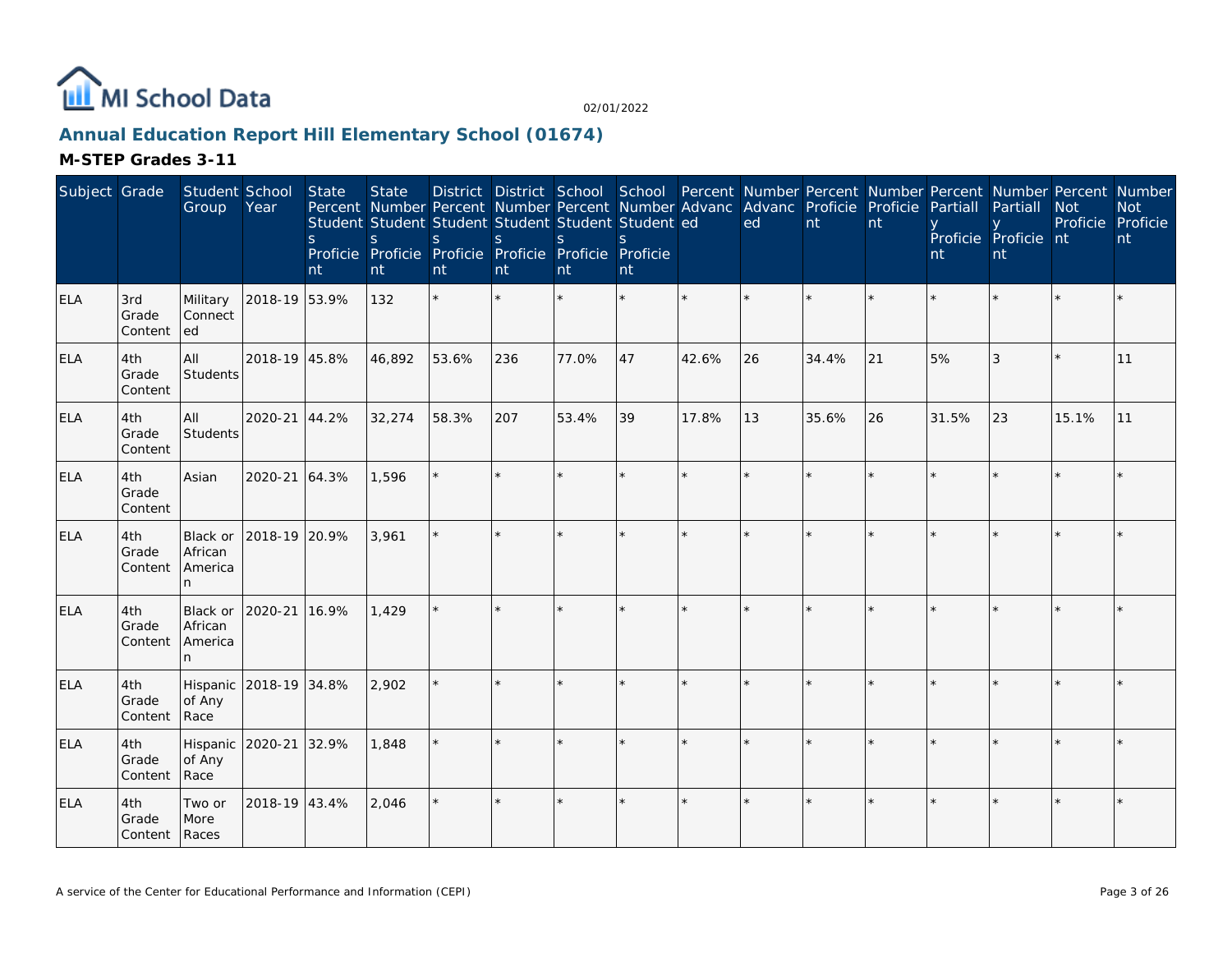

# **Annual Education Report Hill Elementary School (01674)**

| Subject Grade |                         | Student School<br>Group                       | Year                  | <b>State</b><br><sub>S</sub><br>nt | <b>State</b><br>S<br>nt | Percent Number Percent Number Percent Number Advanc<br>Student Student Student Student Student Student ed<br>S.<br>Proficie Proficie Proficie Proficie Proficie Proficie<br>nt | S.<br>nt | <sub>S</sub><br>nt | S.<br>nt |         | Advanc Proficie<br>ed | nt    | Proficie<br>nt | Partiall<br>nt | Partiall<br>Proficie Proficie nt<br><b>nt</b> | <b>Not</b> | District District School School Percent Number Percent Number Percent Number Percent Number<br><b>Not</b><br>Proficie Proficie<br>nt |
|---------------|-------------------------|-----------------------------------------------|-----------------------|------------------------------------|-------------------------|--------------------------------------------------------------------------------------------------------------------------------------------------------------------------------|----------|--------------------|----------|---------|-----------------------|-------|----------------|----------------|-----------------------------------------------|------------|--------------------------------------------------------------------------------------------------------------------------------------|
| ELA           | 4th<br>Grade<br>Content | Two or<br>More<br>Races                       | 2020-21               | 39.0%                              | 1,373                   | $\star$                                                                                                                                                                        | $\star$  |                    |          |         |                       |       | $\star$        |                |                                               |            |                                                                                                                                      |
| <b>ELA</b>    | 4th<br>Grade<br>Content | White                                         | 2018-19 53.4%         |                                    | 35,331                  | 54.1%                                                                                                                                                                          | 199      | 77.6%              | 38       | 40.8%   | 20                    | 36.7% | 18             | 10%            | 3                                             |            | 8                                                                                                                                    |
| <b>ELA</b>    | 4th<br>Grade<br>Content | White                                         | 2020-21 49.4%         |                                    | 25,863                  | 59.8%                                                                                                                                                                          | 183      | 55.4%              | 36       | 16.9%   | 11                    | 38.5% | 25             | 32.3%          | 21                                            | 12.3%      | 8                                                                                                                                    |
| <b>ELA</b>    | 4th<br>Grade<br>Content | Female                                        | 2018-19 48.8%         |                                    | 24,513                  | 55.7%                                                                                                                                                                          | 123      | 80%                | 18       | $\star$ | 10                    |       | 8              | 20%            | $<$ 3                                         | 20%        |                                                                                                                                      |
| <b>ELA</b>    | 4th<br>Grade<br>Content | Female                                        | 2020-21               | 46.0%                              | 16,315                  | 63.0%                                                                                                                                                                          | 102      | 75.0%              | 18       | 25.0%   | 6                     | 50.0% | 12             |                |                                               | 20%        |                                                                                                                                      |
| <b>ELA</b>    | 4th<br>Grade<br>Content | Male                                          | 2018-19 42.9%         |                                    | 22,379                  | 51.6%                                                                                                                                                                          | 113      | 74.4%              | 29       | 41.0%   | 16                    | 33.3% | $ 13\rangle$   | 10%            | 3                                             | $\star$    | 7                                                                                                                                    |
| <b>ELA</b>    | 4th<br>Grade<br>Content | Male                                          | 2020-21               | 42.6%                              | 15,959                  | 54.4%                                                                                                                                                                          | 105      | 42.9%              | 21       | 14.3%   |                       | 28.6% | 14             | 36.7%          | 18                                            | 20.4%      | 10                                                                                                                                   |
| <b>ELA</b>    | 4th<br>Grade<br>Content | cally<br>Disadva<br>ntaged                    | Economi 2018-19 31.6% |                                    | 17,865                  | 46.6%                                                                                                                                                                          | 108      | 64.0%              | 16       | 40.0%   | 10                    | 24.0% | 6              | 20%            | $<$ 3                                         | $\star$    | 9                                                                                                                                    |
| <b>ELA</b>    | 4th<br>Grade<br>Content | Economi 2020-21<br>cally<br>Disadva<br>ntaged |                       | 28.9%                              | 10,613                  | 52.0%                                                                                                                                                                          | 89       | 43.5%              | 10       | 20%     | $\overline{4}$        |       | 6              | 34.8%          | 8                                             | 21.7%      | 5                                                                                                                                    |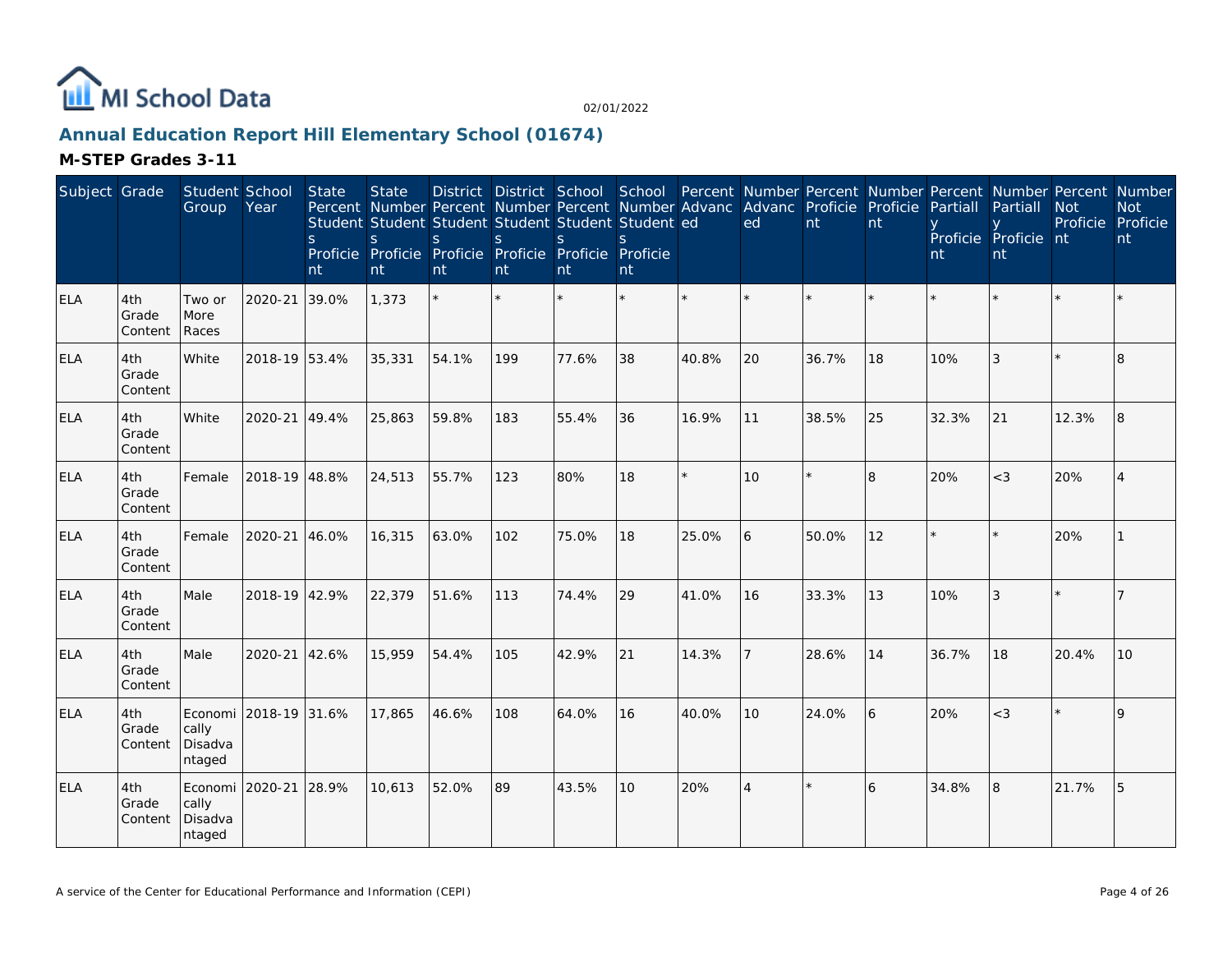

# **Annual Education Report Hill Elementary School (01674)**

| Subject Grade    |                              | Student School<br>Group                      | Year                   | State<br>S<br>nt | <b>State</b><br>S<br>nt | Percent Number Percent Number Percent Number Advanc Advanc Proficie<br>Student Student Student Student Student Student ed<br>S.<br>Proficie Proficie Proficie Proficie Proficie Proficie<br>nt | <sub>S</sub><br>nt | <sub>S</sub><br>nt | S.<br>nt |         | District District School School Percent Number Percent Number Percent Number Percent Number<br>ed | nt    | Proficie<br>nt | Partiall<br>nt | Partiall<br>Proficie Proficie nt<br>nt | <b>Not</b><br>Proficie Proficie | <b>Not</b><br>nt |
|------------------|------------------------------|----------------------------------------------|------------------------|------------------|-------------------------|------------------------------------------------------------------------------------------------------------------------------------------------------------------------------------------------|--------------------|--------------------|----------|---------|---------------------------------------------------------------------------------------------------|-------|----------------|----------------|----------------------------------------|---------------------------------|------------------|
| ELA              | 4th<br>Grade<br>Content      | English<br>Learners                          | 2020-21                | 23.2%            | 1,327                   | $\star$                                                                                                                                                                                        | $\star$            |                    | $\star$  | $\star$ |                                                                                                   |       |                |                |                                        |                                 |                  |
| <b>ELA</b>       | 4th<br>Grade<br>Content      | With<br>Disabiliti<br>es                     | Students 2018-19 17.5% |                  | 2,130                   |                                                                                                                                                                                                |                    |                    | $\star$  |         |                                                                                                   |       |                |                |                                        |                                 |                  |
| <b>ELA</b>       | 4th<br>Grade<br>Content      | Students 2020-21<br>With<br>Disabiliti<br>es |                        | 15.7%            | 1.431                   | $\star$                                                                                                                                                                                        |                    |                    |          |         |                                                                                                   |       |                |                |                                        |                                 |                  |
| <b>ELA</b>       | 4th<br>Grade<br>Content      | Foster<br>Care                               | 2020-21                | 21.9%            | 75                      | ÷.                                                                                                                                                                                             | ×.                 |                    | $\star$  |         |                                                                                                   |       |                |                |                                        |                                 |                  |
| <b>ELA</b>       | 4th<br>Grade<br>Content      | Military<br>Connect<br>led                   | 2018-19 48.3%          |                  | 117                     | $\star$                                                                                                                                                                                        |                    |                    | $\star$  |         |                                                                                                   |       |                |                |                                        |                                 |                  |
| Mathem<br>atics  | 3rd<br>Grade<br>Content      | All<br><b>Students</b>                       | 2018-19 46.7%          |                  | 47,210                  | 58.1%                                                                                                                                                                                          | 245                | 76.3%              | 45       | 54.2%   | 32                                                                                                | 22.0% | 13             |                | 11                                     | 10%                             | 3                |
| Mathem<br>atics  | 3rd<br>Grade<br>Content      | All<br>Students                              | 2020-21                | 42.3%            | 30,590                  | 56.0%                                                                                                                                                                                          | 173                | 73.5%              | 50       | 38.2%   | 26                                                                                                | 35.3% | 24             | 14.7%          | 10                                     | 11.8%                           | l 8              |
| Mathem<br>latics | 3rd<br>Grade<br>Content      | of Any<br>Race                               | Hispanic 2018-19 35.4% |                  | 2,994                   |                                                                                                                                                                                                |                    |                    |          |         |                                                                                                   |       |                |                |                                        |                                 |                  |
| Mathem<br>atics  | 3rd<br>Grade<br>Content Race | Hispanic<br>of Any                           | 2020-21                | 28.3%            | 1,539                   |                                                                                                                                                                                                | $\star$            |                    | $\star$  |         |                                                                                                   |       |                |                |                                        |                                 |                  |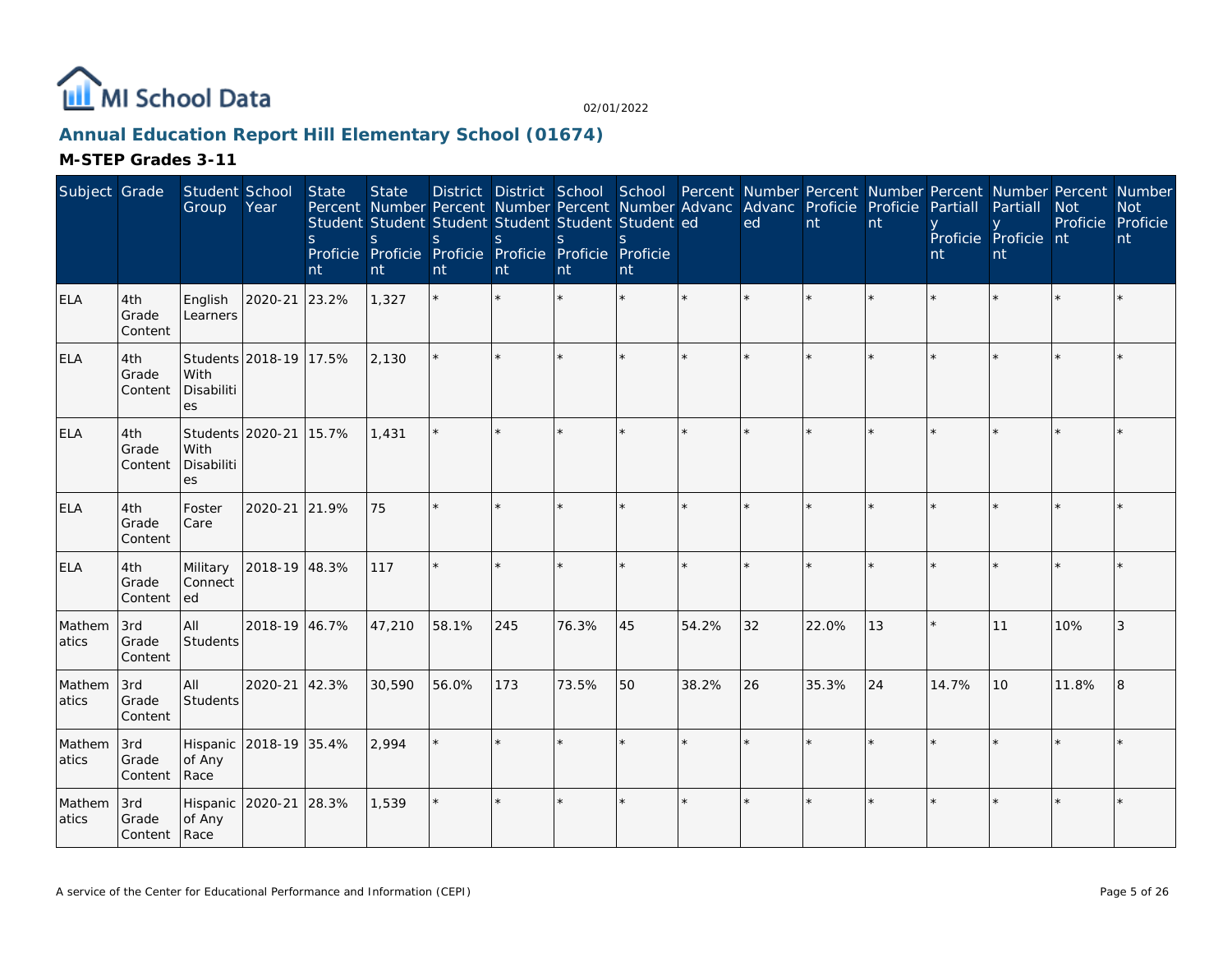

# **Annual Education Report Hill Elementary School (01674)**

| Subject Grade   |                         | Student School<br>Group    | Year                  | State<br>S<br>nt | <b>State</b><br><sub>S</sub><br>nt | Student Student Student Student Student Student ed<br><sub>S</sub><br>Proficie Proficie Proficie Proficie Proficie Proficie<br>nt | <sub>S</sub><br>nt | S.<br>nt | $\mathcal{S}_{\mathcal{S}}$<br>nt |         | District District School School Percent Number Percent Number Percent Number Percent Number<br>Percent Number Percent Number Percent Number Advanc Advanc Proficie Proficie<br>ed | nt    | nt | Partiall<br>nt | Partiall<br>Proficie Proficie nt<br>nt | <b>Not</b><br>Proficie | <b>Not</b><br>Proficie<br>nt |
|-----------------|-------------------------|----------------------------|-----------------------|------------------|------------------------------------|-----------------------------------------------------------------------------------------------------------------------------------|--------------------|----------|-----------------------------------|---------|-----------------------------------------------------------------------------------------------------------------------------------------------------------------------------------|-------|----|----------------|----------------------------------------|------------------------|------------------------------|
| Mathem<br>atics | 3rd<br>Grade<br>Content | Two or<br>More<br>Races    | 2018-19 43.7%         |                  | 2,140                              |                                                                                                                                   |                    |          | $\star$                           |         | $\star$                                                                                                                                                                           |       |    |                |                                        |                        |                              |
| Mathem<br>atics | 3rd<br>Grade<br>Content | Two or<br>More<br>Races    | 2020-21               | 36.1%            | 1,320                              |                                                                                                                                   |                    |          | ×.                                |         |                                                                                                                                                                                   |       |    |                |                                        |                        |                              |
| Mathem<br>atics | 3rd<br>Grade<br>Content | White                      | 2018-19 54.8%         |                  | 35,297                             | 60.7%                                                                                                                             | 216                | 80.4%    | 41                                | 58.8%   | 30                                                                                                                                                                                | 21.6% | 11 |                |                                        | 10%                    | 2                            |
| Mathem<br>atics | 3rd<br>Grade<br>Content | White                      | 2020-21               | 47.9%            | 24,910                             | 56.4%                                                                                                                             | 146                | 71.9%    | 41                                | 36.8%   | 21                                                                                                                                                                                | 35.1% | 20 | 15.8%          | 9                                      | 12.3%                  |                              |
| Mathem<br>atics | 3rd<br>Grade<br>Content | Female                     | 2018-19 44.3%         |                  | 21,930                             | 57.4%                                                                                                                             | 116                | 69.0%    | 20                                | 48.3%   | 14                                                                                                                                                                                | 20.7% | 6  |                |                                        | 20%                    |                              |
| Mathem<br>atics | 3rd<br>Grade<br>Content | Female                     | 2020-21               | 38.9%            | 13,785                             | 51.3%                                                                                                                             | 78                 | 65.6%    | 21                                | 28.1%   | 9                                                                                                                                                                                 | 37.5% | 12 | 15.6%          | 5                                      | 18.8%                  | 6                            |
| Mathem<br>atics | 3rd<br>Grade<br>Content | Male                       | 2018-19 49.1%         |                  | 25,280                             | 58.6%                                                                                                                             | 129                | 80%      | 25                                | $\star$ | 18                                                                                                                                                                                |       |    | 20%            |                                        | 20%                    |                              |
| Mathem<br>atics | 3rd<br>Grade<br>Content | Male                       | 2020-21               | 45.6%            | 16,805                             | 60.5%                                                                                                                             | 95                 | 80.6%    | 29                                | 47.2%   | 17                                                                                                                                                                                | 33.3% | 12 |                |                                        | 10%                    | 2                            |
| Mathem<br>atics | 3rd<br>Grade<br>Content | cally<br>Disadva<br>ntaged | Economi 2018-19 32.6% |                  | 18,495                             | 49.5%                                                                                                                             | 110                | 70.6%    | 12                                | $\star$ | 9                                                                                                                                                                                 | 20%   | 3  |                |                                        | 20%                    |                              |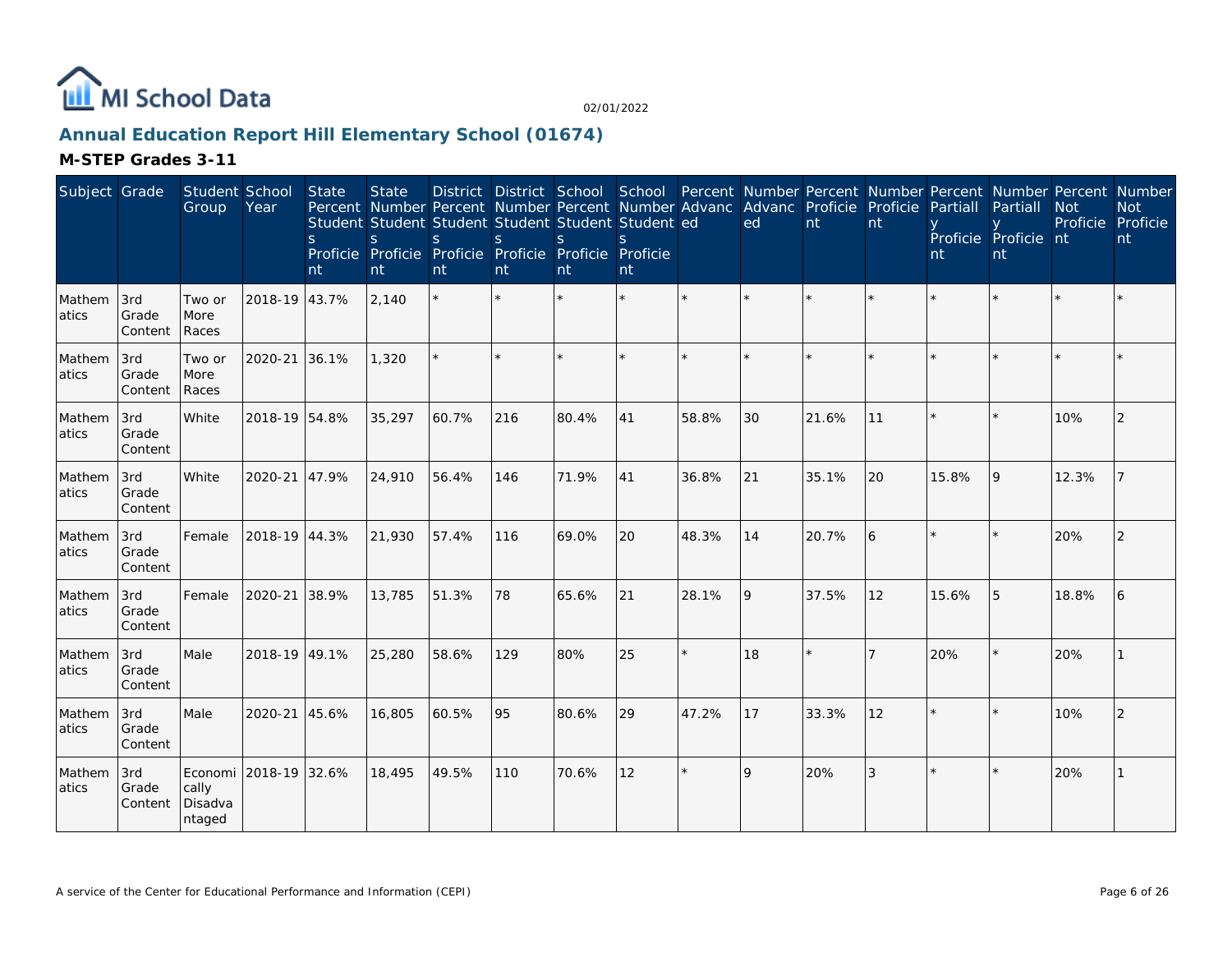

# **Annual Education Report Hill Elementary School (01674)**

| Subject Grade   |                         | Student School<br>Group                       | Year                   | <b>State</b><br><sub>S</sub><br>nt | <b>State</b><br>Percent Number Percent Number Percent Number Advanc Advanc Proficie Proficie<br>Student Student Student Student Student Student ed<br>S<br>Proficie Proficie Proficie Proficie Proficie Proficie<br>nt | <sub>S</sub><br>nt | $\mathsf{S}$<br>nt | <sub>S</sub><br>nt | S<br>nt |         | ed | $\mathsf{nt}$ | nt | Partiall<br>nt | District District School School Percent Number Percent Number Percent Number Percent Number<br>Partiall<br>Proficie Proficie nt<br>nt | <b>Not</b><br>Proficie Proficie | <b>Not</b><br>nt |
|-----------------|-------------------------|-----------------------------------------------|------------------------|------------------------------------|------------------------------------------------------------------------------------------------------------------------------------------------------------------------------------------------------------------------|--------------------|--------------------|--------------------|---------|---------|----|---------------|----|----------------|---------------------------------------------------------------------------------------------------------------------------------------|---------------------------------|------------------|
| Mathem<br>atics | 3rd<br>Grade<br>Content | Economi 2020-21<br>cally<br>Disadva<br>ntaged |                        | 25.8%                              | 9,511                                                                                                                                                                                                                  | 45.2%              | 70                 | 59.3%              | 16      | 25.9%   | 7  | 33.3%         | 9  | 20%            | 5                                                                                                                                     |                                 | 6                |
| Mathem<br>atics | 3rd<br>Grade<br>Content | English<br>Learners                           | 2018-19 41.3%          |                                    | 4,076                                                                                                                                                                                                                  |                    |                    |                    |         |         |    |               |    |                |                                                                                                                                       |                                 |                  |
| Mathem<br>atics | 3rd<br>Grade<br>Content | With<br>Disabiliti<br>es                      | Students 2018-19 20.9% |                                    | 2,504                                                                                                                                                                                                                  | $\star$            |                    |                    | ×.      |         |    |               |    |                |                                                                                                                                       |                                 |                  |
| Mathem<br>atics | 3rd<br>Grade<br>Content | Students 2020-21<br>With<br>Disabiliti<br>es  |                        | 19.1%                              | 1,711                                                                                                                                                                                                                  |                    |                    |                    | $\star$ |         |    |               |    |                |                                                                                                                                       |                                 |                  |
| Mathem<br>atics | 3rd<br>Grade<br>Content | Military<br>Connect<br>ed                     | 2018-19 45.7%          |                                    | 112                                                                                                                                                                                                                    | $\star$            |                    |                    | ×.      |         | ×. |               |    |                |                                                                                                                                       |                                 |                  |
| Mathem<br>atics | 3rd<br>Grade<br>Content | Military<br>Connect<br>led                    | 2020-21 51.1%          |                                    | 184                                                                                                                                                                                                                    | $\star$            |                    |                    |         |         |    |               |    |                |                                                                                                                                       |                                 |                  |
| Mathem<br>atics | 4th<br>Grade<br>Content | <b>AII</b><br><b>Students</b>                 | 2018-19 41.8%          |                                    | 42,898                                                                                                                                                                                                                 | 56.6%              | 249                | 78.7%              | 48      | 41.0%   | 25 | 37.7%         | 23 |                | 10                                                                                                                                    | 5%                              | 3                |
| Mathem<br>atics | 4th<br>Grade<br>Content | All<br>Students                               | 2020-21                | 36.5%                              | 26,524                                                                                                                                                                                                                 | 53.8%              | 190                | 61.6%              | 45      | 12.3%   | 9  | 49.3%         | 36 | 30.1%          | 22                                                                                                                                    | 8.2%                            | 6                |
| Mathem<br>atics | 4th<br>Grade<br>Content | Asian                                         | 2020-21 62.8%          |                                    | 1,571                                                                                                                                                                                                                  | $\star$            | $\star$            |                    | $\star$ | $\star$ |    |               |    |                |                                                                                                                                       |                                 |                  |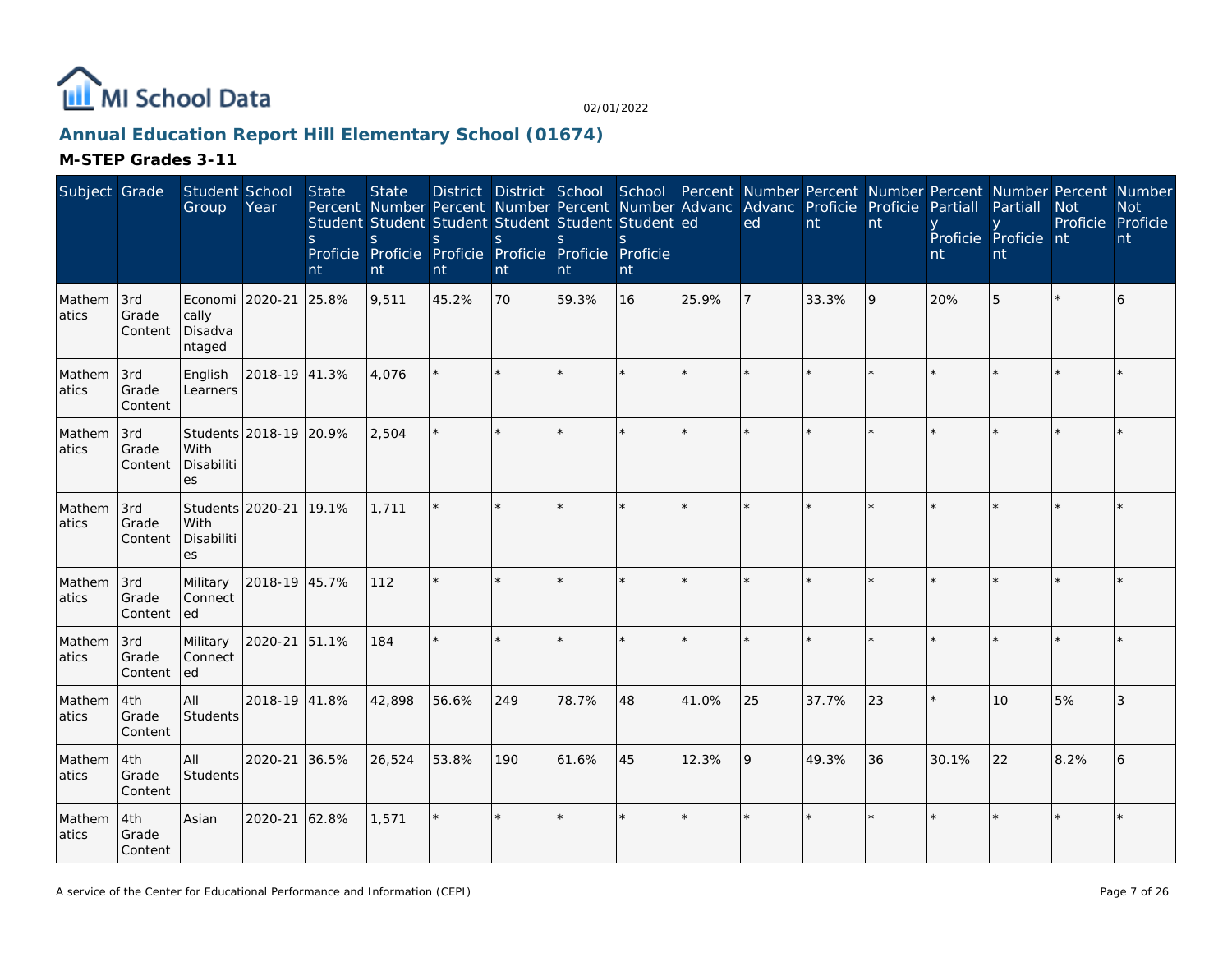

# **Annual Education Report Hill Elementary School (01674)**

| Subject Grade   |                         | Student School<br>Group              | Year          | State<br><sub>S</sub><br>nt | <b>State</b><br><sub>S</sub><br>nt | Percent Number Percent Number Percent Number Advanc Advanc Proficie Proficie<br>Student Student Student Student Student Student ed<br><sub>S</sub><br>Proficie Proficie Proficie Proficie Proficie Proficie<br>nt | S<br>nt | S<br>nt | S.<br>nt |       | District District School School Percent Number Percent Number Percent Number Percent Number<br>ed | nt    | nt | Partiall<br>nt | Partiall<br>Proficie Proficie nt<br>nt | <b>Not</b><br>Proficie Proficie | <b>Not</b><br>nt |
|-----------------|-------------------------|--------------------------------------|---------------|-----------------------------|------------------------------------|-------------------------------------------------------------------------------------------------------------------------------------------------------------------------------------------------------------------|---------|---------|----------|-------|---------------------------------------------------------------------------------------------------|-------|----|----------------|----------------------------------------|---------------------------------|------------------|
| Mathem<br>atics | 4th<br>Grade<br>Content | Black or<br>African<br>America<br>n  | 2018-19 15.8% |                             | 3,007                              |                                                                                                                                                                                                                   |         |         |          |       |                                                                                                   |       |    |                |                                        |                                 |                  |
| Mathem<br>atics | 4th<br>Grade<br>Content | Black or<br>African<br>America<br>n. | 2020-21       | 9.5%                        | 788                                | ÷.                                                                                                                                                                                                                |         |         | ×.       |       |                                                                                                   |       |    |                |                                        |                                 |                  |
| Mathem<br>atics | 4th<br>Grade<br>Content | Hispanic<br>of Any<br>Race           | 2018-19 29.4% |                             | 2.469                              |                                                                                                                                                                                                                   |         |         | $\star$  |       | $\star$                                                                                           |       |    |                |                                        |                                 |                  |
| Mathem<br>atics | 4th<br>Grade<br>Content | Hispanic<br>of Any<br>Race           | 2020-21       | 23.9%                       | 1,340                              |                                                                                                                                                                                                                   | $\star$ |         |          |       |                                                                                                   |       |    |                |                                        |                                 |                  |
| Mathem<br>atics | 4th<br>Grade<br>Content | Two or<br>More<br>Races              | 2018-19 38.1% |                             | 1,795                              |                                                                                                                                                                                                                   |         |         |          |       |                                                                                                   |       |    |                |                                        |                                 |                  |
| Mathem<br>atics | 4th<br>Grade<br>Content | Two or<br>More<br>Races              | 2020-21       | 29.4%                       | 1.027                              |                                                                                                                                                                                                                   |         |         | $\star$  |       |                                                                                                   |       |    |                |                                        |                                 |                  |
| Mathem<br>atics | 4th<br>Grade<br>Content | White                                | 2018-19 49.6% |                             | 32,851                             | 56.3%                                                                                                                                                                                                             | 207     | 81.6%   | 40       | 42.9% | 21                                                                                                | 38.8% | 19 |                | 6                                      | 10%                             | 3                |
| Mathem<br>atics | 4th<br>Grade<br>Content | White                                | 2020-21       | 41.5%                       | 21,680                             | 55.9%                                                                                                                                                                                                             | 170     | 63.1%   | 41       | 12.3% | 8                                                                                                 | 50.8% | 33 | 29.2%          | 19                                     | 7.7%                            | 5                |
| Mathem<br>atics | 4th<br>Grade<br>Content | Female                               | 2018-19 39.0% |                             | 19,618                             | 52.0%                                                                                                                                                                                                             | 115     | 80%     | 18       |       | 9                                                                                                 |       | 9  | 20%            | $<$ 3                                  | 20%                             | 2                |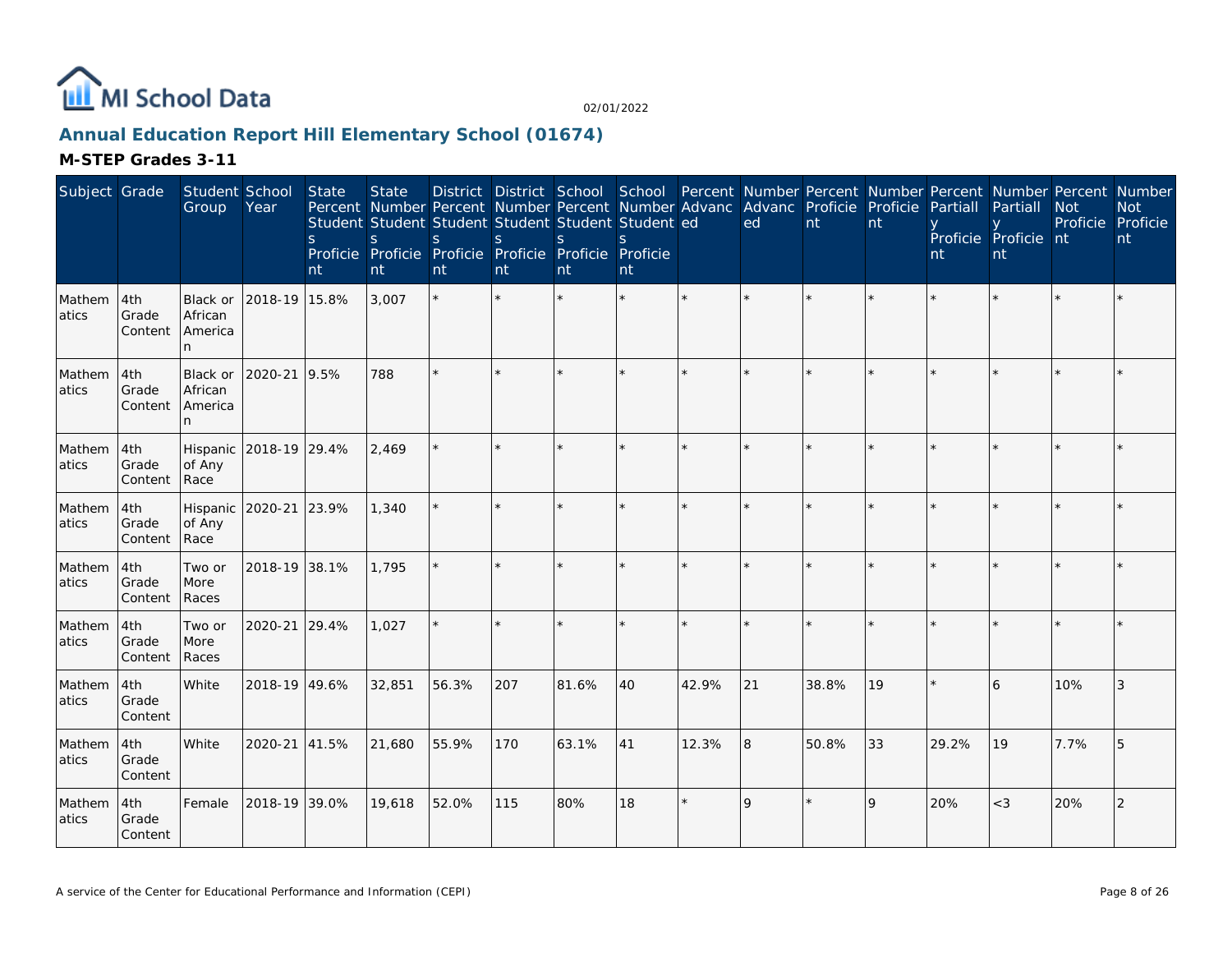

# **Annual Education Report Hill Elementary School (01674)**

| Subject Grade   |                         | Student School<br>Group                       | Year                   | State<br><sub>S</sub><br>nt | <b>State</b><br>$\mathsf{S}$<br>nt | Percent Number Percent Number Percent Number Advanc Advanc Proficie Proficie<br>Student Student Student Student Student Student ed<br><sub>S</sub><br>Proficie Proficie Proficie Proficie Proficie Proficie<br>nt | <sub>S</sub><br>nt | $\mathbf S$<br>nt | $\mathcal{S}$<br>nt |       | District District School School Percent Number Percent Number Percent Number Percent Number<br>ed | nt    | nt | Partiall<br>nt | Partiall<br>Proficie Proficie nt<br>nt | <b>Not</b><br>Proficie | <b>Not</b><br>Proficie<br>nt |
|-----------------|-------------------------|-----------------------------------------------|------------------------|-----------------------------|------------------------------------|-------------------------------------------------------------------------------------------------------------------------------------------------------------------------------------------------------------------|--------------------|-------------------|---------------------|-------|---------------------------------------------------------------------------------------------------|-------|----|----------------|----------------------------------------|------------------------|------------------------------|
| Mathem<br>atics | 4th<br>Grade<br>Content | Female                                        | 2020-21                | 32.4%                       | 11,434                             | 49.7%                                                                                                                                                                                                             | 80                 | 62.5%             | 15                  | 20%   | 3                                                                                                 |       | 12 |                |                                        | 20%                    |                              |
| Mathem<br>atics | 4th<br>Grade<br>Content | Male                                          | 2018-19 44.5%          |                             | 23,280                             | 61.2%                                                                                                                                                                                                             | 134                | 76.9%             | 30                  | 41.0% | 16                                                                                                | 35.9% | 14 |                |                                        | 10%                    |                              |
| Mathem<br>atics | 4th<br>Grade<br>Content | Male                                          | 2020-21                | 40.4%                       | 15,090                             | 57.3%                                                                                                                                                                                                             | 110                | 61.2%             | 30                  | 12.2% | 6                                                                                                 | 49.0% | 24 | 28.6%          | 14                                     | 10.2%                  | 5                            |
| Mathem<br>atics | 4th<br>Grade<br>Content | cally<br>Disadva<br>ntaged                    | Economi 2018-19 27.0%  |                             | 15,316                             | 49.1%                                                                                                                                                                                                             | 114                | 68.0%             | 17                  | 24.0% | 16                                                                                                | 44.0% | 11 |                |                                        | 20%                    | 2                            |
| Mathem<br>atics | 4th<br>Grade<br>Content | Economi 2020-21<br>cally<br>Disadva<br>ntaged |                        | 20.7%                       | 7,547                              | 46.2%                                                                                                                                                                                                             | 78                 | 52.2%             | 12                  | 20%   | $<$ 3                                                                                             |       |    |                | $\overline{8}$                         | 20%                    | 3                            |
| Mathem<br>atics | 4th<br>Grade<br>Content | English<br>Learners                           | 2020-21                | 19.9%                       | 1,142                              | $\star$                                                                                                                                                                                                           |                    |                   |                     |       |                                                                                                   |       |    |                |                                        |                        |                              |
| Mathem<br>atics | 4th<br>Grade<br>Content | With<br>Disabiliti<br>es                      | Students 2018-19 16.0% |                             | 1,955                              |                                                                                                                                                                                                                   |                    |                   |                     |       |                                                                                                   |       |    |                |                                        |                        |                              |
| Mathem<br>atics | 4th<br>Grade<br>Content | Students 2020-21<br>With<br>Disabiliti<br>es  |                        | 13.5%                       | 1,222                              |                                                                                                                                                                                                                   |                    |                   | $\star$             |       |                                                                                                   |       |    |                |                                        |                        |                              |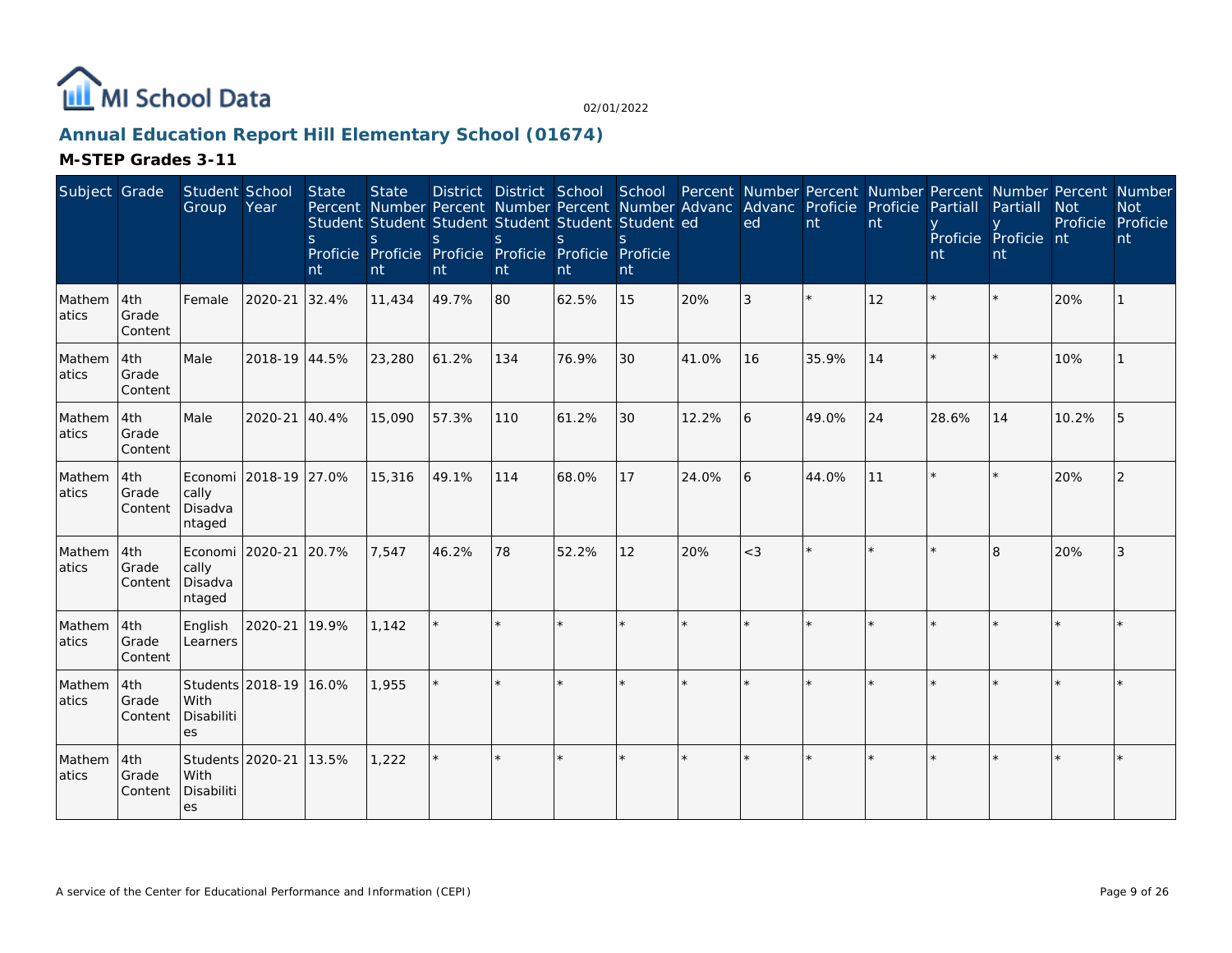

# **Annual Education Report Hill Elementary School (01674)**

| Subject Grade    |                                     | Student School<br>Group             | Year           | State<br>nt | State i<br>Student Student Student Student Student Student ed<br>Proficie Proficie Proficie Proficie Proficie Proficie<br>-nt | nt | nt | nt | nτ | District District School School Percent Number Percent Number Percent Number Percent Number<br>Percent Number Percent Number Percent Number Advanc Advanc Proficie Proficie Partiall Partiall Not<br>led l | <b>Int</b> | <b>nt</b> | nt | Proficie Proficie nt | Proficie Proficie | Not.<br><b>nt</b> |
|------------------|-------------------------------------|-------------------------------------|----------------|-------------|-------------------------------------------------------------------------------------------------------------------------------|----|----|----|----|------------------------------------------------------------------------------------------------------------------------------------------------------------------------------------------------------------|------------|-----------|----|----------------------|-------------------|-------------------|
| Mathem<br>latics | l 4th<br><b>S</b> rade<br>l Content | <b>IFoster</b><br>I Care            | 2020-21 117.8% |             | 160                                                                                                                           |    |    |    |    |                                                                                                                                                                                                            |            |           |    |                      |                   |                   |
| Mathem<br>atics  | l 4th<br><b>IGrade</b><br> Content  | Military<br>l Connect<br><b>led</b> |                |             | 1115                                                                                                                          |    |    |    |    |                                                                                                                                                                                                            |            |           |    |                      |                   |                   |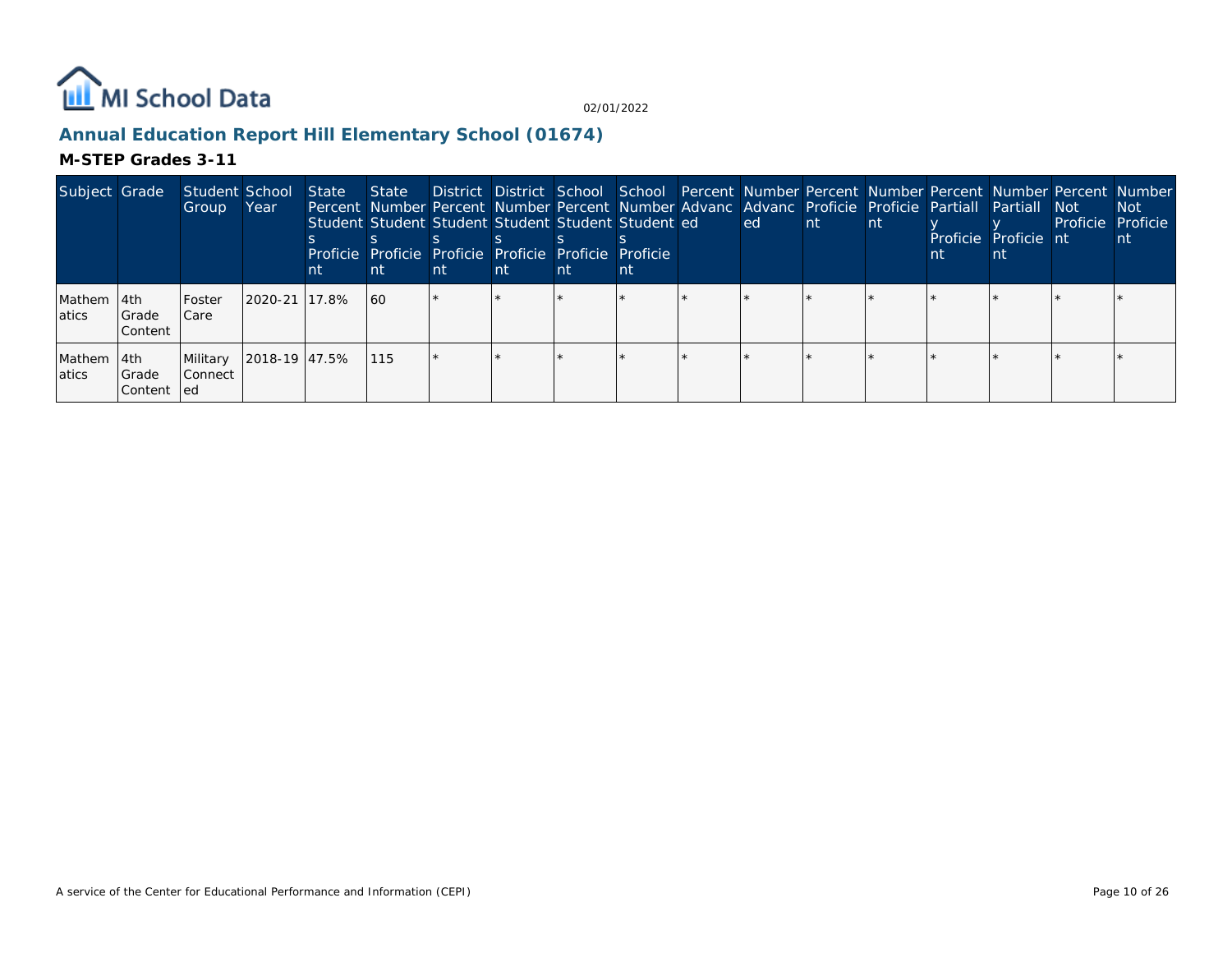

# **Annual Education Report Hill Elementary School (01674)**

#### **PSAT**

| Subject Grade | Student School State State District District School School Percent Number Percent Number Percent Number Percent Number |      |    |                                                                                                    |    |    |    |      |     |  |                      |                   |      |
|---------------|------------------------------------------------------------------------------------------------------------------------|------|----|----------------------------------------------------------------------------------------------------|----|----|----|------|-----|--|----------------------|-------------------|------|
|               | Group                                                                                                                  | Year |    | Percent Number Percent Number Percent Number Advanc Advanc Proficie Proficie Partiall Partiall Not |    |    |    |      |     |  |                      |                   | -Not |
|               |                                                                                                                        |      |    | Student Student Student Student Student Student ed                                                 |    |    |    | led. | -nt |  |                      | Proficie Proficie |      |
|               |                                                                                                                        |      |    |                                                                                                    |    |    |    |      |     |  | Proficie Proficie nt |                   | nt   |
|               |                                                                                                                        |      |    | Proficie Proficie Proficie Proficie Proficie Proficie                                              |    |    |    |      |     |  |                      |                   |      |
|               |                                                                                                                        |      | nt |                                                                                                    | nt | nt | nt |      |     |  |                      |                   |      |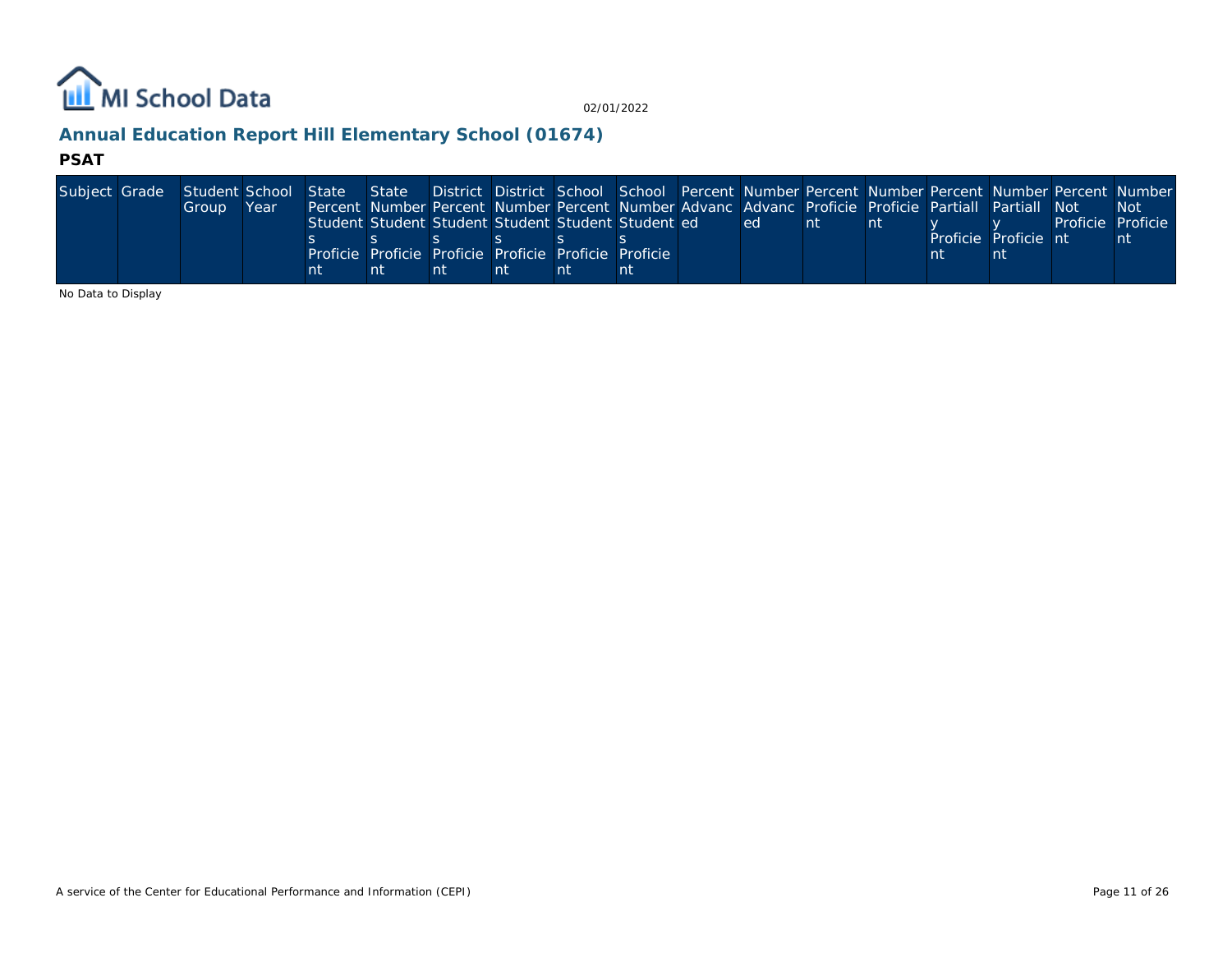

# **Annual Education Report Hill Elementary School (01674)**

#### **SAT**

| Location<br>Name   | School Year | Subject | <b>Student</b><br>Group' | Mean SAT<br>Score | <b>Benchmark</b> | Met or<br>Exceeded | % Met or<br>Exceeded | Did Not Meet % Did Not | Meet | <b>Number</b><br>Assessed |
|--------------------|-------------|---------|--------------------------|-------------------|------------------|--------------------|----------------------|------------------------|------|---------------------------|
| No Dota to Dianlou |             |         |                          |                   |                  |                    |                      |                        |      |                           |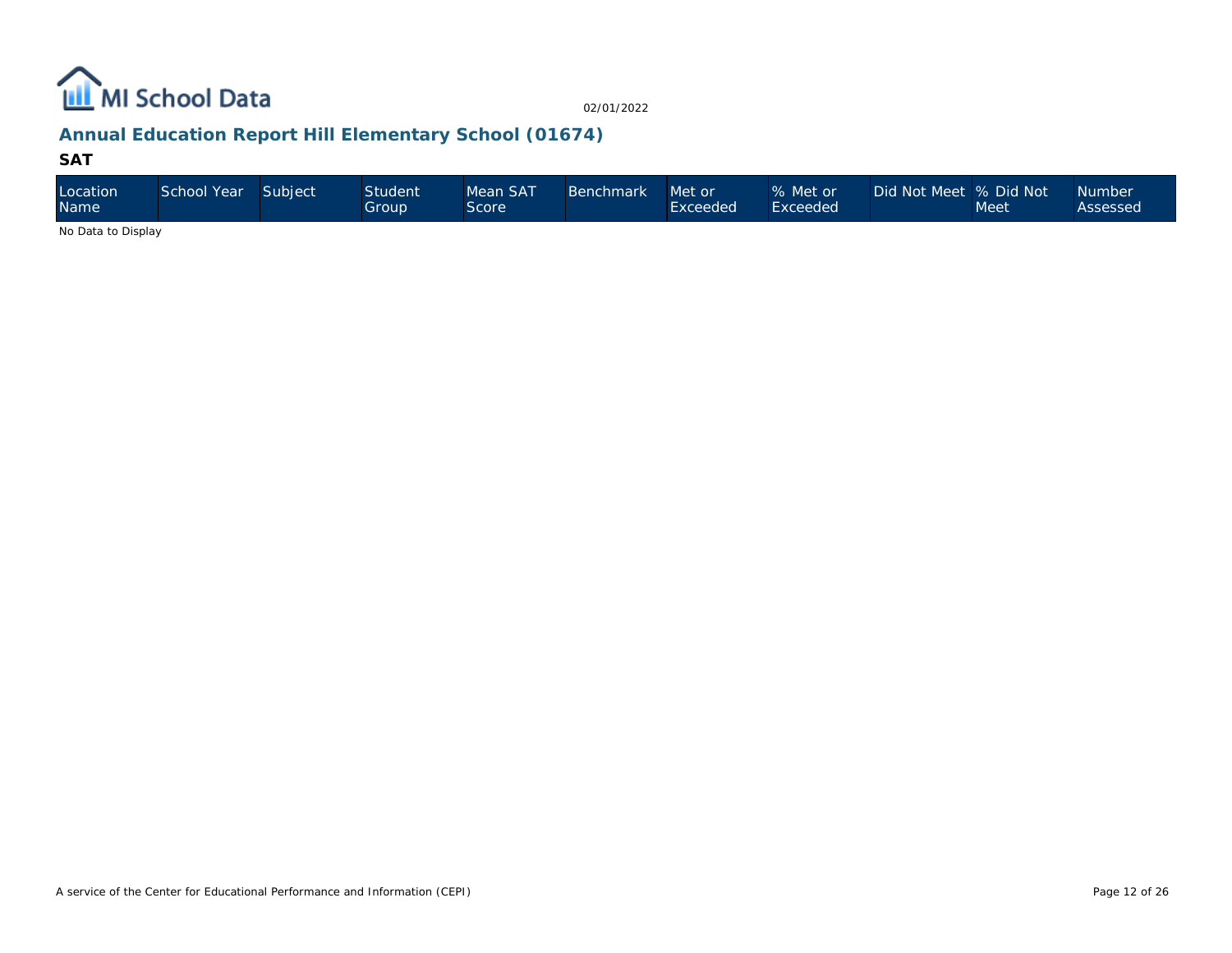

# **Annual Education Report Hill Elementary School (01674)**

#### **MI-Access Participation**

| Subject | Grade | Student Group School Year |  | State Percent District<br><b>Students</b><br>Proficient | Percent<br><b>Students</b><br>Proficient | School Percent Percent<br><b>Students</b><br>Proficient | Surpassed | Percent<br>Attained | Percent<br>Emerging |
|---------|-------|---------------------------|--|---------------------------------------------------------|------------------------------------------|---------------------------------------------------------|-----------|---------------------|---------------------|
|---------|-------|---------------------------|--|---------------------------------------------------------|------------------------------------------|---------------------------------------------------------|-----------|---------------------|---------------------|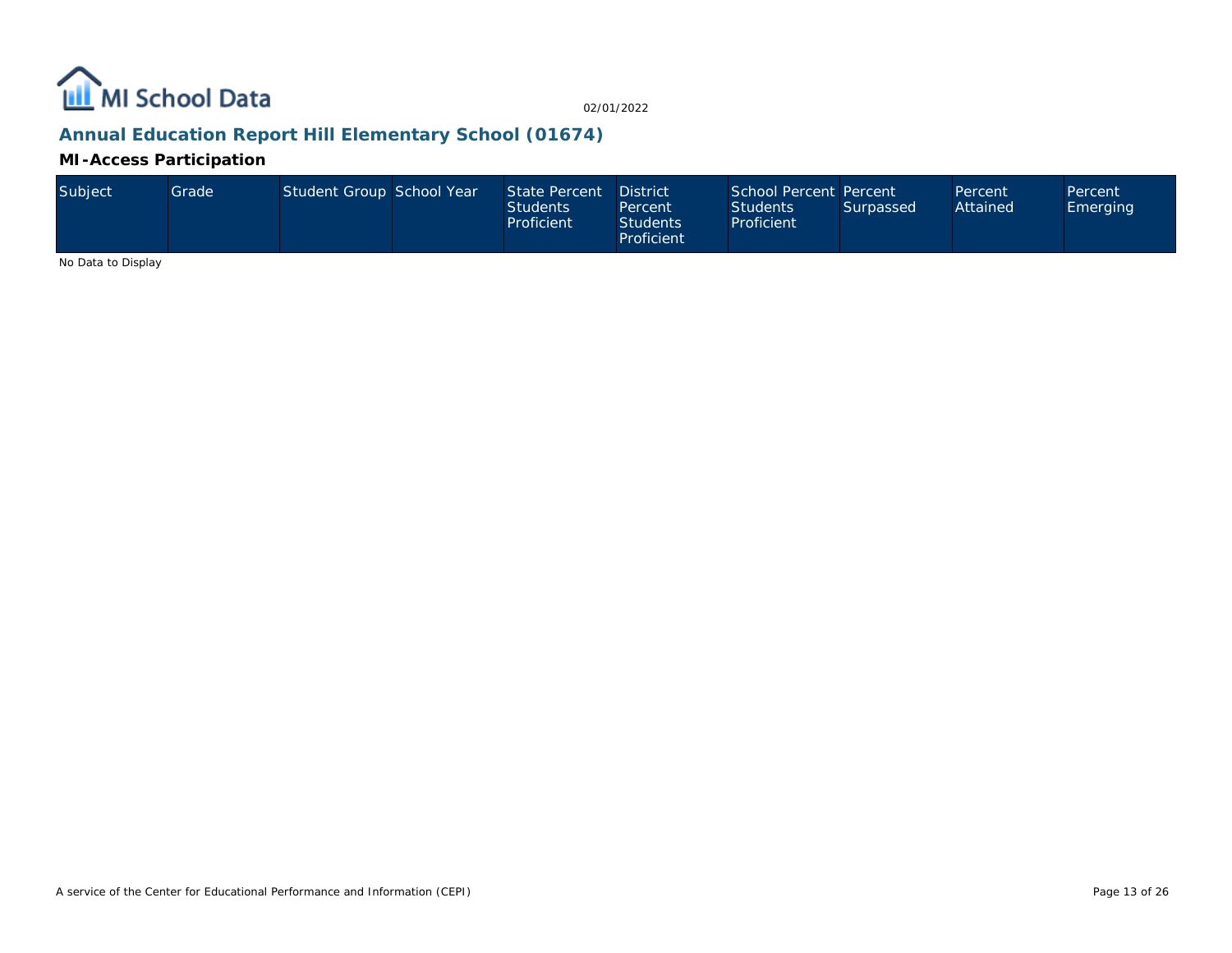

# **Annual Education Report Hill Elementary School (01674)**

| Subject    | Grade                    | Student<br>Group                           | School<br>Year | Number<br>Tested -<br>M-STEP,<br>SAT or MI-<br><b>Access</b> | Number<br>Tested -<br>Any MI-<br>Access | Percent<br>Tested -<br>Any MI-<br>Access | Number<br>Tested -<br>Functional<br>Independe<br>nce | Percent<br>Tested -<br>Functional<br>Independe<br>nce | Number<br>Tested -<br>Supported<br>Independe<br>nce | Percent<br>Tested -<br>Supported<br>Independe n<br>nce | <b>Number</b><br>Tested -<br>Participatio Participatio | Percent<br>Tested -<br>n. |
|------------|--------------------------|--------------------------------------------|----------------|--------------------------------------------------------------|-----------------------------------------|------------------------------------------|------------------------------------------------------|-------------------------------------------------------|-----------------------------------------------------|--------------------------------------------------------|--------------------------------------------------------|---------------------------|
| <b>ELA</b> | All Grades<br>(Combined) | <b>All Students</b>                        | 2020-21        | 144                                                          | $<10$                                   |                                          |                                                      |                                                       |                                                     | ×.                                                     |                                                        | $\star$                   |
| <b>ELA</b> | All Grades<br>(Combined) | Asian                                      | 2020-21        | < 10                                                         |                                         |                                          |                                                      | $\star$                                               | ÷                                                   | $\star$                                                | $\star$                                                | $\star$                   |
| <b>ELA</b> | All Grades<br>(Combined) | <b>Black or</b><br>African<br>American     | 2020-21        | < 10                                                         |                                         |                                          |                                                      |                                                       | ÷                                                   |                                                        |                                                        | $\star$                   |
| ELA        | All Grades<br>(Combined) | Hispanic of<br>Any Race                    | 2020-21        | 12                                                           | $<10$                                   | $\star$                                  |                                                      |                                                       |                                                     |                                                        | $\star$                                                | $\star$                   |
| <b>ELA</b> | All Grades<br>(Combined) | Two or More<br>Races                       | 2020-21        | < 10                                                         |                                         |                                          |                                                      | $\star$                                               | ÷                                                   |                                                        |                                                        | $\star$                   |
| <b>ELA</b> | All Grades<br>(Combined) | White                                      | 2020-21        | 124                                                          | < 10                                    | $\star$                                  |                                                      | $\star$                                               | ÷                                                   | $\star$                                                | $\star$                                                | $\star$                   |
| <b>ELA</b> | All Grades<br>(Combined) | Female                                     | 2020-21        | 57                                                           | < 10                                    |                                          |                                                      |                                                       | ÷                                                   | ×.                                                     |                                                        | $\star$                   |
| <b>ELA</b> | All Grades<br>(Combined) | Male                                       | 2020-21        | 87                                                           | < 10                                    |                                          |                                                      |                                                       |                                                     | sk.                                                    |                                                        | $\star$                   |
| ELA        | All Grades<br>(Combined) | Economicall<br>$\vee$<br>Disadvantag<br>ed | 2020-21        | 53                                                           | < 10                                    |                                          |                                                      |                                                       |                                                     |                                                        |                                                        | $\star$                   |
| ELA        | All Grades<br>(Combined) | Not<br>Economicall<br>Disadvantag<br>ed    | 2020-21        | 91                                                           | < 10                                    |                                          |                                                      |                                                       |                                                     |                                                        |                                                        | $\star$                   |
| <b>ELA</b> | All Grades<br>(Combined) | English<br>Learners                        | 2020-21        | < 10                                                         |                                         |                                          |                                                      |                                                       |                                                     |                                                        |                                                        | $\star$                   |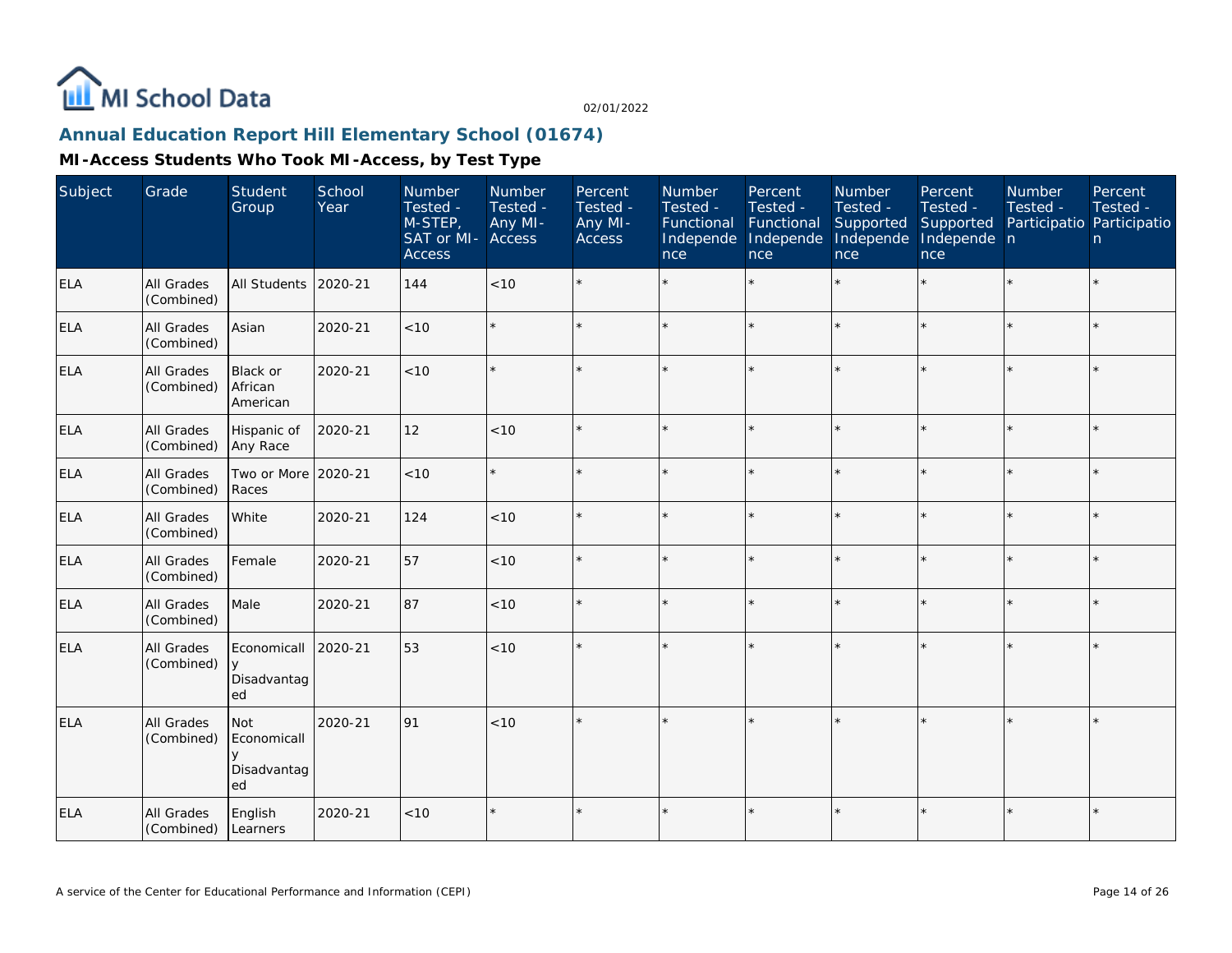

# **Annual Education Report Hill Elementary School (01674)**

| Subject                | Grade                           | Student<br>Group                                  | School<br>Year | Number<br>Tested -<br>M-STEP,<br>SAT or MI-<br><b>Access</b> | <b>Number</b><br>Tested -<br>Any MI-<br>Access | Percent<br>Tested -<br>Any MI-<br><b>Access</b> | <b>Number</b><br>Tested -<br>Functional<br>Independe<br>nce | Percent<br>Tested -<br>Functional<br>Independe<br>nce | Number<br>Tested -<br>Supported<br>Independe<br>nce | Percent<br>Tested -<br>Supported<br>Independe n<br>nce | <b>Number</b><br>Tested - | Percent<br>Tested -<br>Participatio Participatio<br>n. |
|------------------------|---------------------------------|---------------------------------------------------|----------------|--------------------------------------------------------------|------------------------------------------------|-------------------------------------------------|-------------------------------------------------------------|-------------------------------------------------------|-----------------------------------------------------|--------------------------------------------------------|---------------------------|--------------------------------------------------------|
| <b>ELA</b>             | All Grades<br>(Combined)        | Not English<br>Learners                           | 2020-21        | 142                                                          | < 10                                           |                                                 |                                                             | $\star$                                               |                                                     |                                                        |                           | $\star$                                                |
| <b>ELA</b>             | All Grades<br>(Combined)        | Not Migrant                                       | 2020-21        | 144                                                          | < 10                                           |                                                 |                                                             | $\star$                                               | ÷                                                   |                                                        |                           | $\star$                                                |
| <b>ELA</b>             | All Grades<br>(Combined)        | <b>Students</b><br>With<br><b>Disabilities</b>    | 2020-21        | 14                                                           | < 10                                           |                                                 |                                                             | $\star$                                               | ÷                                                   |                                                        |                           | $\star$                                                |
| <b>ELA</b>             | <b>All Grades</b><br>(Combined) | <b>Students</b><br>Without<br><b>Disabilities</b> | 2020-21        | 130                                                          | < 10                                           | $\star$                                         |                                                             | $\star$                                               |                                                     |                                                        |                           | $\star$                                                |
| <b>ELA</b>             | <b>All Grades</b><br>(Combined) | <b>Not</b><br>Homeless                            | 2020-21        | 144                                                          | < 10                                           |                                                 |                                                             | $\star$                                               |                                                     |                                                        |                           | $\star$                                                |
| <b>ELA</b>             | All Grades<br>(Combined)        | Foster Care                                       | 2020-21        | < 10                                                         |                                                | $\star$                                         |                                                             | $\star$                                               |                                                     |                                                        |                           | $\star$                                                |
| <b>ELA</b>             | All Grades<br>(Combined)        | Not Foster<br>Care                                | 2020-21        | 143                                                          | < 10                                           |                                                 |                                                             | $\star$                                               |                                                     |                                                        |                           | $\star$                                                |
| <b>ELA</b>             | All Grades<br>(Combined)        | Not Military<br>Connected                         | 2020-21        | 144                                                          | < 10                                           | $\star$                                         |                                                             | $\star$                                               |                                                     |                                                        |                           | $\star$                                                |
| Mathematics All Grades | (Combined)                      | All Students                                      | 2020-21        | 143                                                          | < 10                                           |                                                 |                                                             | $\star$                                               |                                                     |                                                        |                           | $\star$                                                |
| Mathematics All Grades | (Combined)                      | Asian                                             | 2020-21        | < 10                                                         |                                                | $\star$                                         | $\star$                                                     | $\star$                                               |                                                     |                                                        |                           | $\star$                                                |
| Mathematics All Grades | (Combined)                      | Black or<br>African<br>American                   | 2020-21        | $<10$                                                        |                                                |                                                 |                                                             | ÷                                                     |                                                     |                                                        |                           | ÷.                                                     |
| Mathematics All Grades | (Combined)                      | Hispanic of<br>Any Race                           | 2020-21        | 12                                                           | < 10                                           | $\star$                                         |                                                             | $\star$                                               |                                                     |                                                        |                           | $\star$                                                |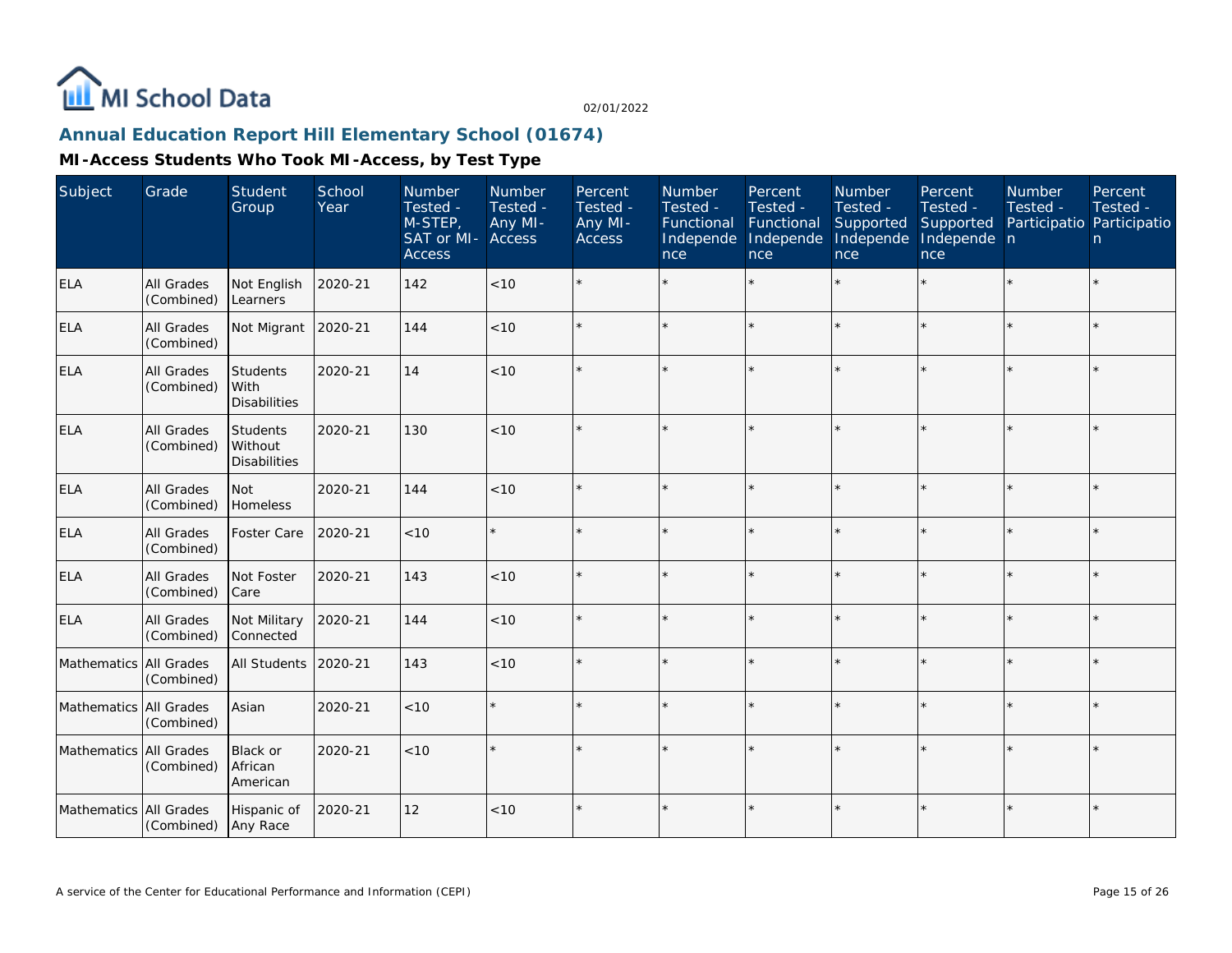

# **Annual Education Report Hill Elementary School (01674)**

| Subject                  | Grade      | Student<br>Group                               | School<br>Year | Number<br>Tested -<br>M-STEP,<br>SAT or MI-<br><b>Access</b> | Number<br>Tested -<br>Any MI-<br><b>Access</b> | Percent<br>Tested -<br>Any MI-<br>Access | Number<br>Tested -<br>Functional<br>Independe<br>nce | Percent<br>Tested -<br>Functional<br>Independe<br>nce | Number<br>Tested -<br>Supported<br>Independe<br>nce | Percent<br>Tested -<br>Supported<br>Independe n<br>nce | Number<br>Tested - | Percent<br>Tested -<br>Participatio Participatio<br>n |
|--------------------------|------------|------------------------------------------------|----------------|--------------------------------------------------------------|------------------------------------------------|------------------------------------------|------------------------------------------------------|-------------------------------------------------------|-----------------------------------------------------|--------------------------------------------------------|--------------------|-------------------------------------------------------|
| Mathematics All Grades   | (Combined) | Two or More 2020-21<br>Races                   |                | < 10                                                         | $\star$                                        |                                          |                                                      | $\star$                                               | $\star$                                             |                                                        |                    | $\star$                                               |
| Mathematics All Grades   | (Combined) | White                                          | 2020-21        | 123                                                          | < 10                                           |                                          |                                                      | $\star$                                               |                                                     | $\star$                                                |                    | $\star$                                               |
| Mathematics All Grades   | (Combined) | Female                                         | 2020-21        | 57                                                           | $<10$                                          |                                          |                                                      | $\star$                                               |                                                     | ×.                                                     |                    | $\star$                                               |
| Mathematics All Grades   | (Combined) | Male                                           | 2020-21        | 86                                                           | < 10                                           |                                          |                                                      | $\star$                                               |                                                     | $\star$                                                |                    | $\star$                                               |
| Mathematics All Grades   | (Combined) | Economicall<br>Disadvantag<br>ed               | 2020-21        | 52                                                           | < 10                                           |                                          |                                                      | ÷                                                     |                                                     | $\star$                                                | ÷                  | ÷.                                                    |
| Mathematics All Grades   | (Combined) | <b>Not</b><br>Economicall<br>Disadvantag<br>ed | 2020-21        | 91                                                           | < 10                                           |                                          |                                                      | ÷                                                     |                                                     |                                                        |                    | $\star$                                               |
| Mathematics All Grades   | (Combined) | English<br>Learners                            | 2020-21        | < 10                                                         | $\star$                                        |                                          |                                                      | $\star$                                               |                                                     |                                                        |                    | $\star$                                               |
| Mathematics All Grades   | (Combined) | Not English<br>Learners                        | 2020-21        | 141                                                          | < 10                                           |                                          |                                                      | $\star$                                               |                                                     | ×.                                                     |                    | $\star$                                               |
| Mathematics   All Grades | (Combined) | Not Migrant                                    | 2020-21        | 143                                                          | < 10                                           |                                          |                                                      |                                                       |                                                     | $\star$                                                |                    | $\star$                                               |
| Mathematics All Grades   | (Combined) | Students<br>With<br>Disabilities               | 2020-21        | 15                                                           | < 10                                           |                                          |                                                      | $\star$                                               |                                                     |                                                        |                    | $\star$                                               |
| Mathematics All Grades   | (Combined) | Students<br>Without<br><b>Disabilities</b>     | 2020-21        | 128                                                          | < 10                                           |                                          |                                                      | $\star$                                               |                                                     |                                                        |                    | $\star$                                               |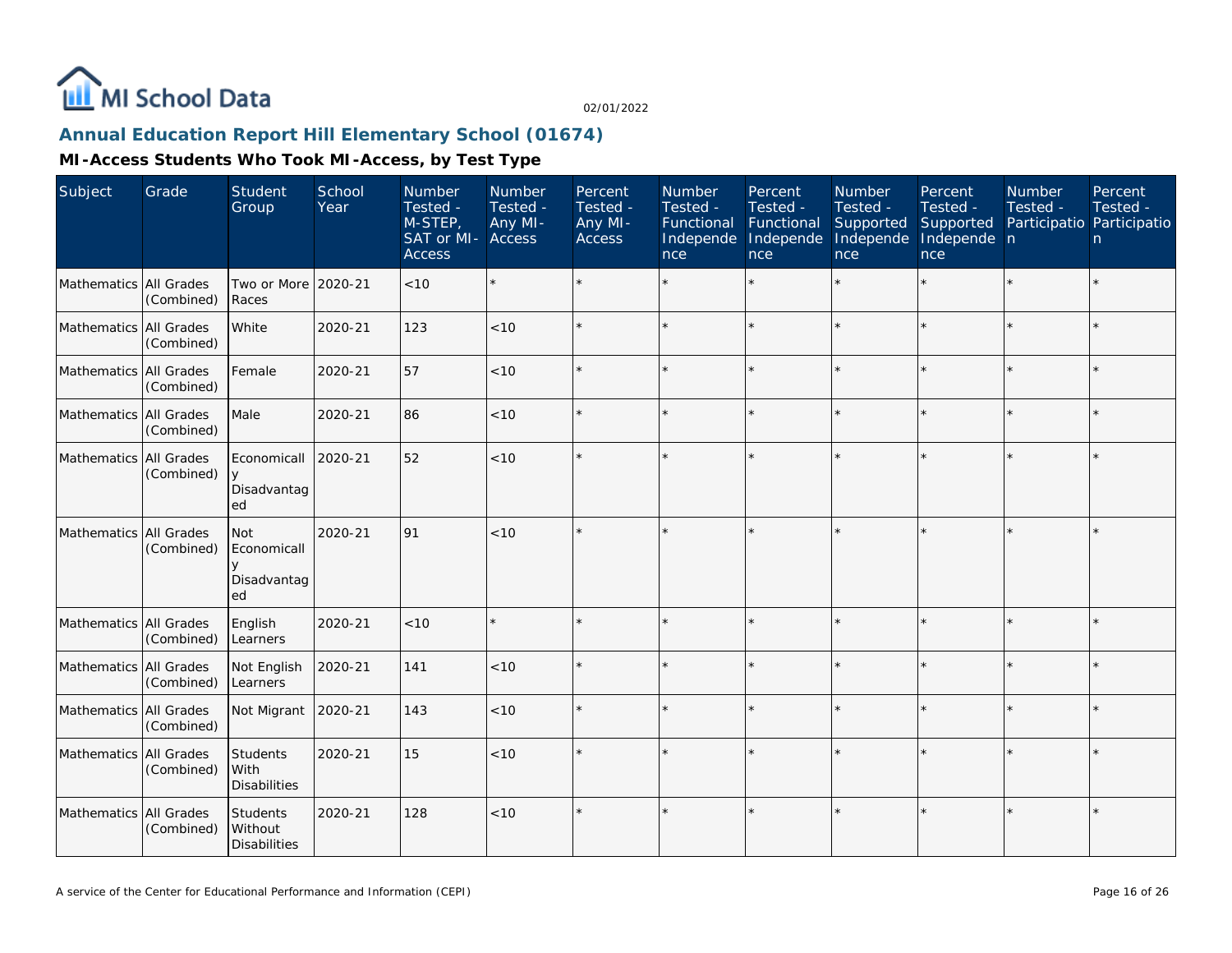

# **Annual Education Report Hill Elementary School (01674)**

| Subject                  | Grade                    | <b>Student</b><br>Group                        | School<br>Year | Number<br>Tested -<br>M-STEP,<br>SAT or MI-<br><b>Access</b> | <b>Number</b><br>Tested -<br>Any MI-<br>Access | Percent<br>Tested -<br>Any MI-<br>Access | Number<br>Tested -<br>Functional<br>Independe<br>nce | Percent<br>Tested -<br>Functional<br>Independe<br>nce | <b>Number</b><br>Tested -<br>Supported<br>Independe<br>nce | Percent<br>Tested -<br>Supported<br>Independe n<br>nce | <b>Number</b><br>Tested -<br>Participatio Participatio | Percent<br>Tested -<br>n. |
|--------------------------|--------------------------|------------------------------------------------|----------------|--------------------------------------------------------------|------------------------------------------------|------------------------------------------|------------------------------------------------------|-------------------------------------------------------|------------------------------------------------------------|--------------------------------------------------------|--------------------------------------------------------|---------------------------|
| Mathematics All Grades   | (Combined)               | Not<br>Homeless                                | 2020-21        | 143                                                          | < 10                                           |                                          |                                                      |                                                       |                                                            |                                                        |                                                        | $\star$                   |
| Mathematics All Grades   | (Combined)               | Foster Care                                    | 2020-21        | < 10                                                         |                                                |                                          |                                                      | ÷                                                     |                                                            | $\star$                                                | $\star$                                                | ÷.                        |
| Mathematics   All Grades | (Combined)               | Not Foster<br>Care                             | 2020-21        | 142                                                          | < 10                                           |                                          |                                                      |                                                       |                                                            |                                                        |                                                        | $\star$                   |
| Mathematics All Grades   | (Combined)               | Military<br>Connected                          | 2020-21        | < 10                                                         |                                                |                                          |                                                      |                                                       |                                                            |                                                        |                                                        | $\star$                   |
| Mathematics   All Grades | (Combined)               | Not Military<br>Connected                      | 2020-21        | 142                                                          | < 10                                           |                                          |                                                      |                                                       |                                                            | ×.                                                     |                                                        | $\star$                   |
| Science                  | All Grades<br>(Combined) | All Students                                   | 2020-21        | < 10                                                         |                                                |                                          |                                                      |                                                       |                                                            |                                                        |                                                        | $\star$                   |
| Science                  | All Grades<br>(Combined) | White                                          | 2020-21        | < 10                                                         |                                                |                                          |                                                      |                                                       |                                                            |                                                        |                                                        | $\star$                   |
| Science                  | All Grades<br>(Combined) | Female                                         | 2020-21        | < 10                                                         |                                                |                                          |                                                      |                                                       |                                                            |                                                        |                                                        | $\star$                   |
| Science                  | All Grades<br>(Combined) | Economicall<br>y<br>Disadvantag<br>ed          | 2020-21        | $<10$                                                        |                                                |                                          |                                                      |                                                       |                                                            |                                                        |                                                        | k.                        |
| Science                  | All Grades<br>(Combined) | Not English<br>Learners                        | 2020-21        | < 10                                                         |                                                | $\star$                                  |                                                      |                                                       |                                                            |                                                        |                                                        | $\star$                   |
| Science                  | All Grades<br>(Combined) | Not Migrant                                    | 2020-21        | $<10$                                                        |                                                |                                          |                                                      |                                                       |                                                            |                                                        |                                                        | $\star$                   |
| Science                  | All Grades<br>(Combined) | <b>Students</b><br>With<br><b>Disabilities</b> | 2020-21        | < 10                                                         |                                                |                                          |                                                      |                                                       |                                                            |                                                        |                                                        | $\star$                   |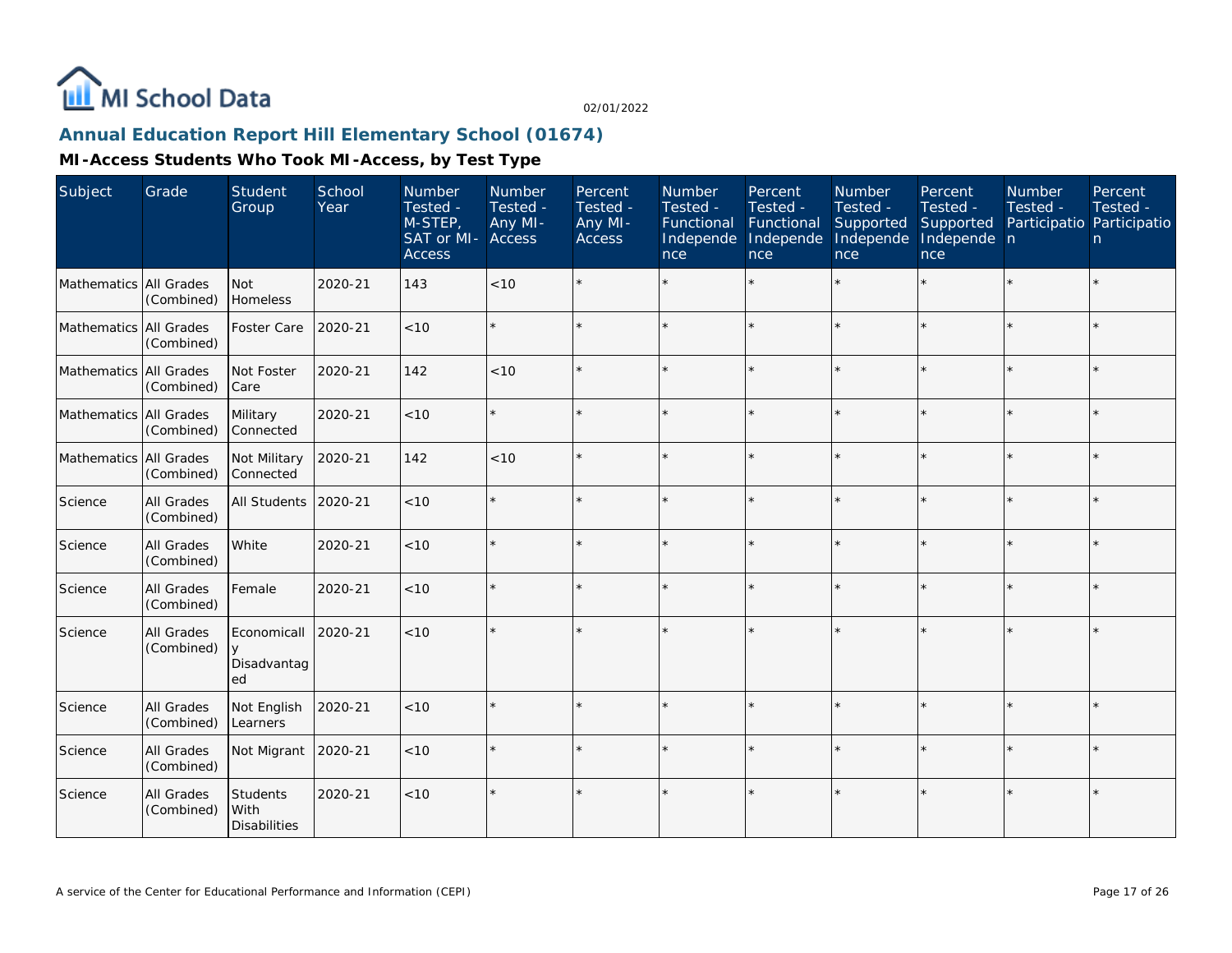

# **Annual Education Report Hill Elementary School (01674)**

| Subject | Grade                         | Student<br>Group                 | School<br>Year | <b>Number</b><br>Tested -<br>M-STEP,<br><b>SAT or MI- Access</b><br>Access | <b>Number</b><br>Tested -<br>Any MI- | Percent<br>Tested -<br>Any MI-<br><b>Access</b> | <b>Number</b><br>Tested -<br><b>Functional</b><br>nce | Percent<br>Tested -<br>Functional<br>nce | Number<br>Tested -<br>Independe Independe Independe<br>nce | Percent<br>Tested -<br>Independe n<br>nce | <b>Number</b><br>Tested - | Percent<br>Tested -<br>Supported Supported Participatio Participatio |
|---------|-------------------------------|----------------------------------|----------------|----------------------------------------------------------------------------|--------------------------------------|-------------------------------------------------|-------------------------------------------------------|------------------------------------------|------------------------------------------------------------|-------------------------------------------|---------------------------|----------------------------------------------------------------------|
| Science | All Grades<br>(Combined)      | I Not<br><b>Homeless</b>         | 2020-21        | $ $ < 10                                                                   |                                      |                                                 |                                                       |                                          |                                                            |                                           |                           |                                                                      |
| Science | All Grades<br>(Combined) Care | Not Foster                       | 2020-21        | $ $ < 10                                                                   |                                      |                                                 |                                                       |                                          |                                                            | $\star$                                   |                           |                                                                      |
| Science | All Grades<br>(Combined)      | Not Military<br><b>Connected</b> | $12020 - 21$   | $ $ < 10                                                                   |                                      |                                                 |                                                       |                                          |                                                            |                                           |                           |                                                                      |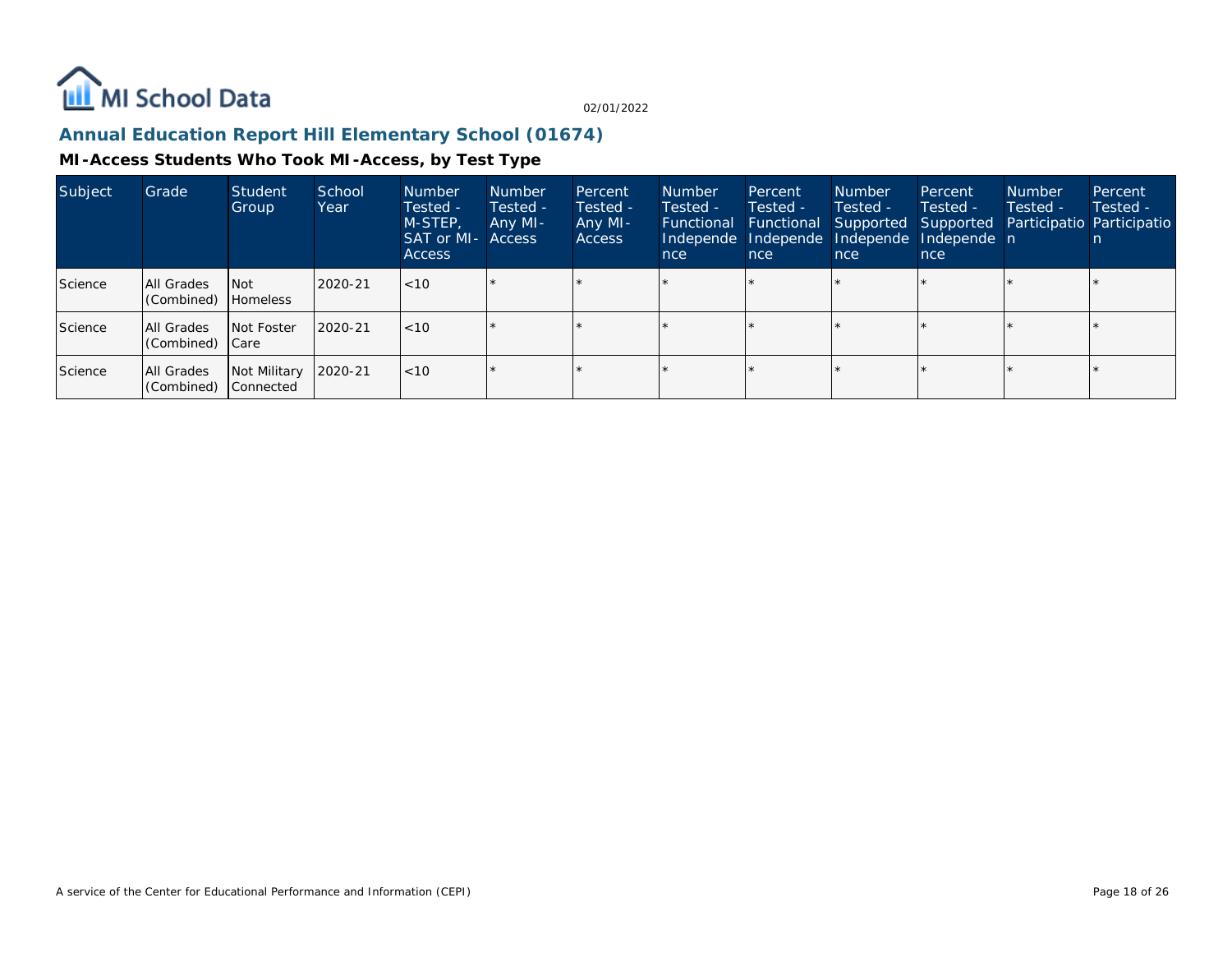

#### **Annual Education Report Hill Elementary School (01674)**

**High School Graduation: Four-Year Adjusted Cohort Rate**

| Student Group | <b>Baseline Data</b> | Most Recent<br><b>Results</b> | Interim Objective Interim Objective Long-Term Target |  |
|---------------|----------------------|-------------------------------|------------------------------------------------------|--|
| .             |                      |                               |                                                      |  |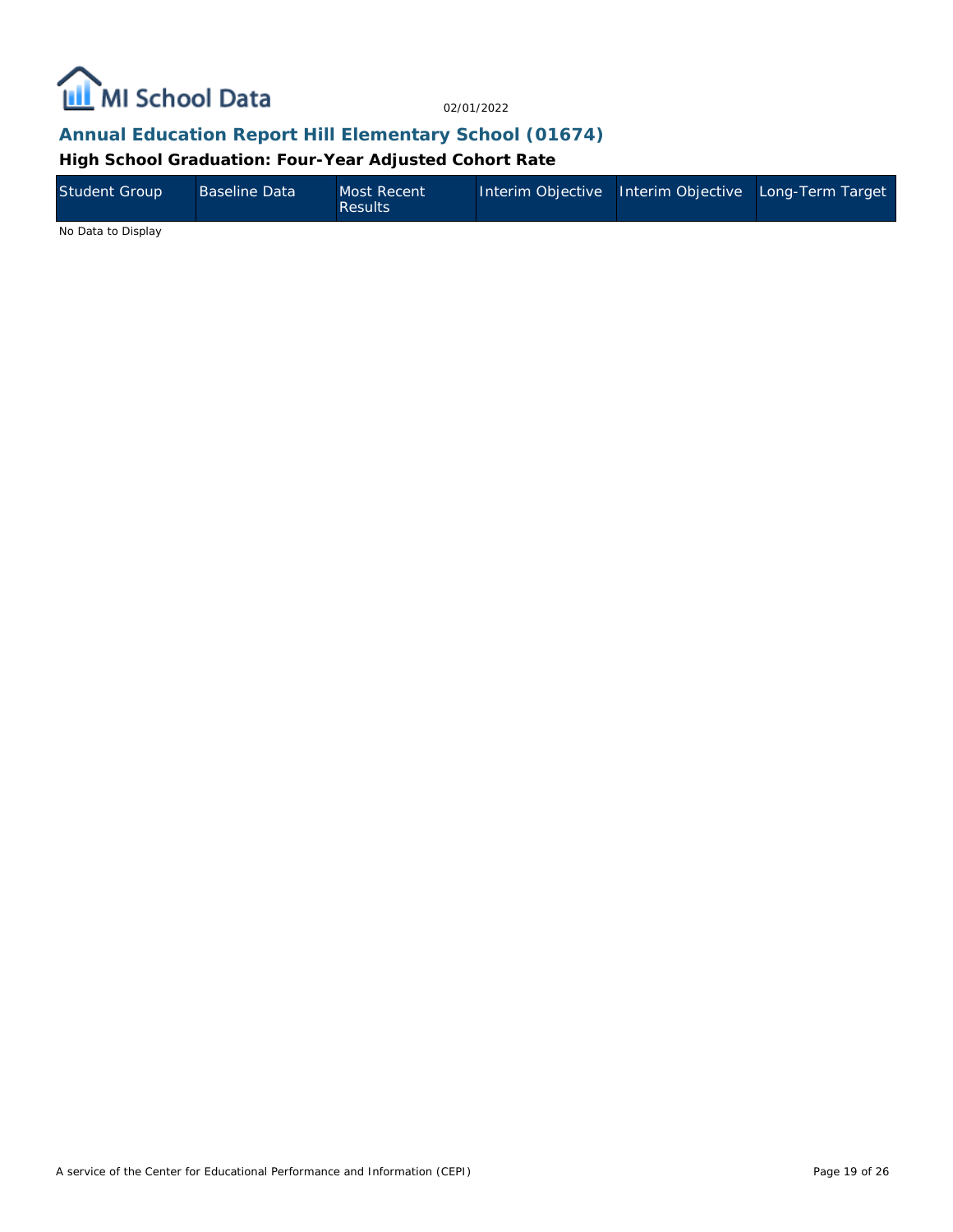

### **Annual Education Report Hill Elementary School (01674)**

#### **Accountability Details Attendance Data**

| <b>Student Group</b> | Statewide | <b>District</b> | School |
|----------------------|-----------|-----------------|--------|
| All Students         | 80.07%    | N/A             | 92.76% |

*\* All data based on students enrolled for a full academic year.*

*\*\* More information regarding the Michigan School Index System can be found at the following link:*

#### **Inexperienced Teachers**

|                                           | <b>Total Number Number</b><br>of Staffing<br>Group |      | Percent<br>Inexperience Thexperience | Count High-<br>Poverty<br><b>Schools</b> | Percent High- Count Low-<br>Poverty<br><b>Schools</b> | Poverty<br><b>Schools</b> | <b>Percent Low-</b><br>Poverty<br>Schools |
|-------------------------------------------|----------------------------------------------------|------|--------------------------------------|------------------------------------------|-------------------------------------------------------|---------------------------|-------------------------------------------|
| Hill Elementary   14.43<br>School (01674) |                                                    | 1.00 | 6.9%                                 | IN/A                                     | N/A                                                   | N/A                       | N/A                                       |

**Inexperienced Principals and Other School Leaders**

|                                        | <b>Total Number Number</b><br>of Staffing<br>Group |      | <b>Percent</b><br>Inexperience Inexperience Poverty | Count High-<br><b>Schools</b> | Percent High- Count Low-<br>Poverty<br><b>Schools</b> | Poverty<br><b>Schools</b> | Percent Low-<br>Poverty<br><b>Schools</b> |
|----------------------------------------|----------------------------------------------------|------|-----------------------------------------------------|-------------------------------|-------------------------------------------------------|---------------------------|-------------------------------------------|
| Hill Elementary 1.00<br>School (01674) |                                                    | 0.00 | $0.0\%$                                             | N/A                           | IN/A                                                  | IN/A                      | IN/A                                      |

#### **Teacher Emergency or Provisional Credentials**

|                                           | of Teachers | Provisional<br><b>Credentials</b> | Total Number Number with Percent with Count High-<br>Emergency or Emergency or Poverty<br>Provisional<br><b>Credentials</b> | Schools | Percent High- Count Low-<br>Poverty<br><b>Schools</b> | Poverty<br>Schools | <b>Percent Low-</b><br>Poverty<br>Schools |
|-------------------------------------------|-------------|-----------------------------------|-----------------------------------------------------------------------------------------------------------------------------|---------|-------------------------------------------------------|--------------------|-------------------------------------------|
| Hill Elementary   14.43<br>School (01674) |             | 1.00                              | $6.9\%$                                                                                                                     | N/A     | N/A                                                   | IN/A               | IN/A                                      |

#### **Out-of-Field Teachers**

|                                           | Total Number Number of<br>of Teachers | Out-of-Field<br><b>Teachers</b> | Percent of<br>Out-of-Field<br>Teachers | Count High-<br>Poverty<br><b>Schools</b> | Percent High- Count Low-<br>Poverty<br><b>Schools</b> | Poverty<br><b>Schools</b> | <b>Percent Low-</b><br>Poverty<br>Schools |
|-------------------------------------------|---------------------------------------|---------------------------------|----------------------------------------|------------------------------------------|-------------------------------------------------------|---------------------------|-------------------------------------------|
| Hill Elementary   14.43<br>School (01674) |                                       | 1.00                            | 6.9%                                   | IN/A                                     | N/A                                                   | IN/A                      | IN/A                                      |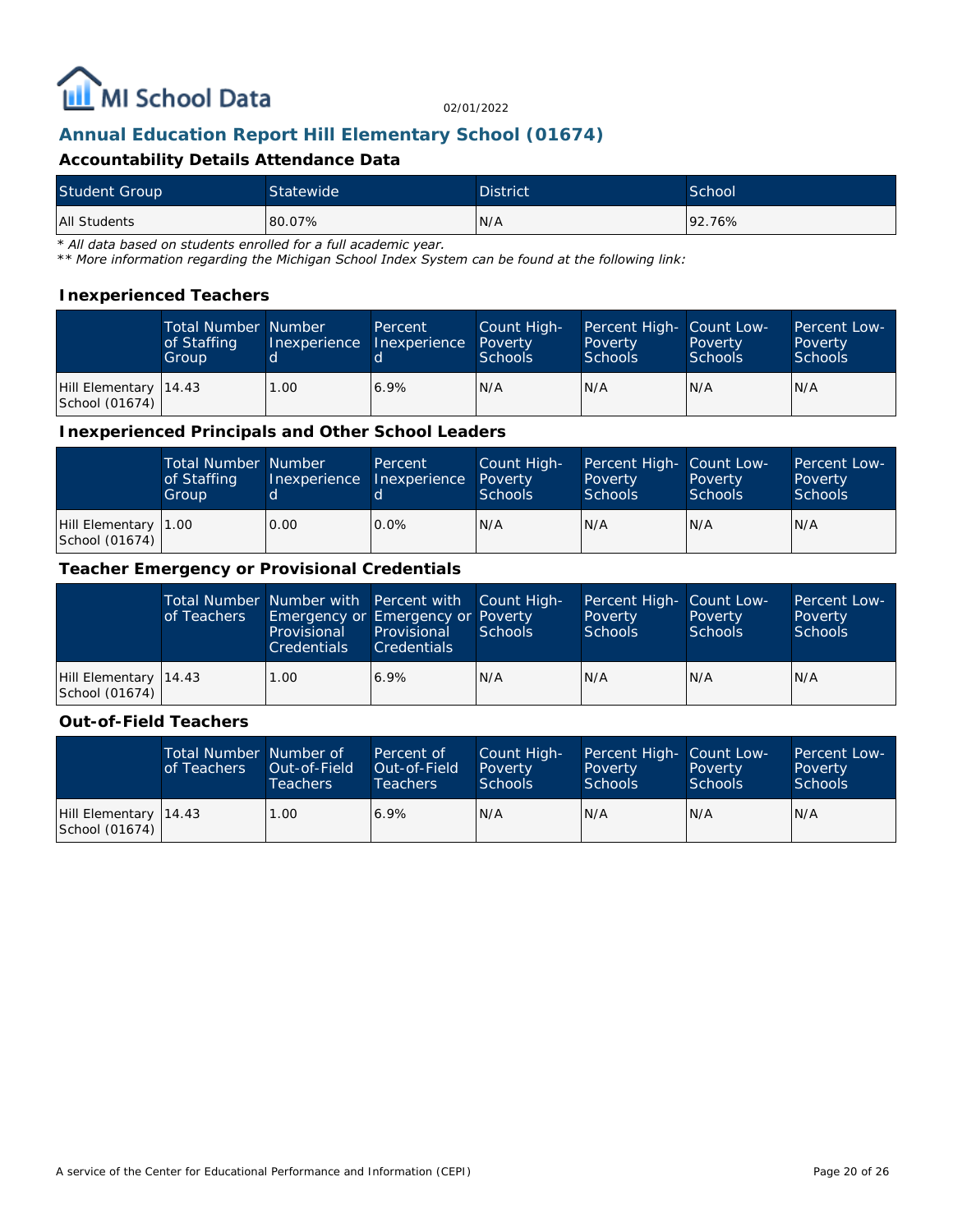

# **Annual Education Report Hill Elementary School (01674)**

#### **NAEP Grade 4 Math**

|                                                 | Percent of<br><b>Students</b> | Percent below<br><b>Basic</b> | Percent Basic | Percent Proficient Percent Advanced |                |
|-------------------------------------------------|-------------------------------|-------------------------------|---------------|-------------------------------------|----------------|
| <b>All Students</b>                             | 100                           | 24                            | 41            | 29                                  | 7              |
| Male                                            | 51                            | 22                            | 40            | 30                                  | 8              |
| Female                                          | 49                            | 25                            | 42            | 28                                  | 5              |
| Eligible                                        | 51                            | 36                            | 44            | 18                                  | $\overline{2}$ |
| Not Eligible                                    | 49                            | 12                            | 37            | 40                                  | 11             |
| Info not available                              | $\ddagger$                    | $\ddagger$                    | $\ddagger$    | $\ddagger$                          | $\ddagger$     |
| White                                           | 65                            | 15                            | 41            | 36                                  | 8              |
| <b>Black or African</b><br>American             | 17                            | 51                            | 39            | 9                                   | 1              |
| Hispanic                                        | 9                             | 34                            | 45            | 17                                  | 4              |
| Asian                                           | 3                             | 9                             | 32            | 37                                  | 22             |
| American Indian or<br>Alaska Native             | $\ddagger$                    | $\ddagger$                    | $\ddagger$    | $\ddagger$                          | $\ddagger$     |
| Native Hawaiian or<br>Other Pacific<br>Islander | $\ddagger$                    | $\ddagger$                    | $\ddagger$    | $\ddagger$                          | $\ddagger$     |
| Two or More Races                               | 5                             | 29                            | 42            | 22                                  | 7              |
| Students With<br><b>Disabilities</b>            | 11                            | 60                            | 29            | 10                                  |                |
| Students Without<br><b>Disabilities</b>         | 89                            | 19                            | 42            | 31                                  | $\overline{7}$ |
| English Language<br>Learners                    | 10                            | 37                            | 46            | 14                                  | $\overline{2}$ |
| Not English<br>Language Learners                | 90                            | 22                            | 40            | 31                                  | $\overline{7}$ |

*‡ Reporting Standards not met. Note: Observed differences are not necessarily statistically significant. Detail may not sum to total because of rounding. SOURCE: U.S. Department of Education. Institute for Education Sciences. National Center for Education Statistics. National Assessment of Educational Progress (NAEP) 2019 Mathematics Achievement.*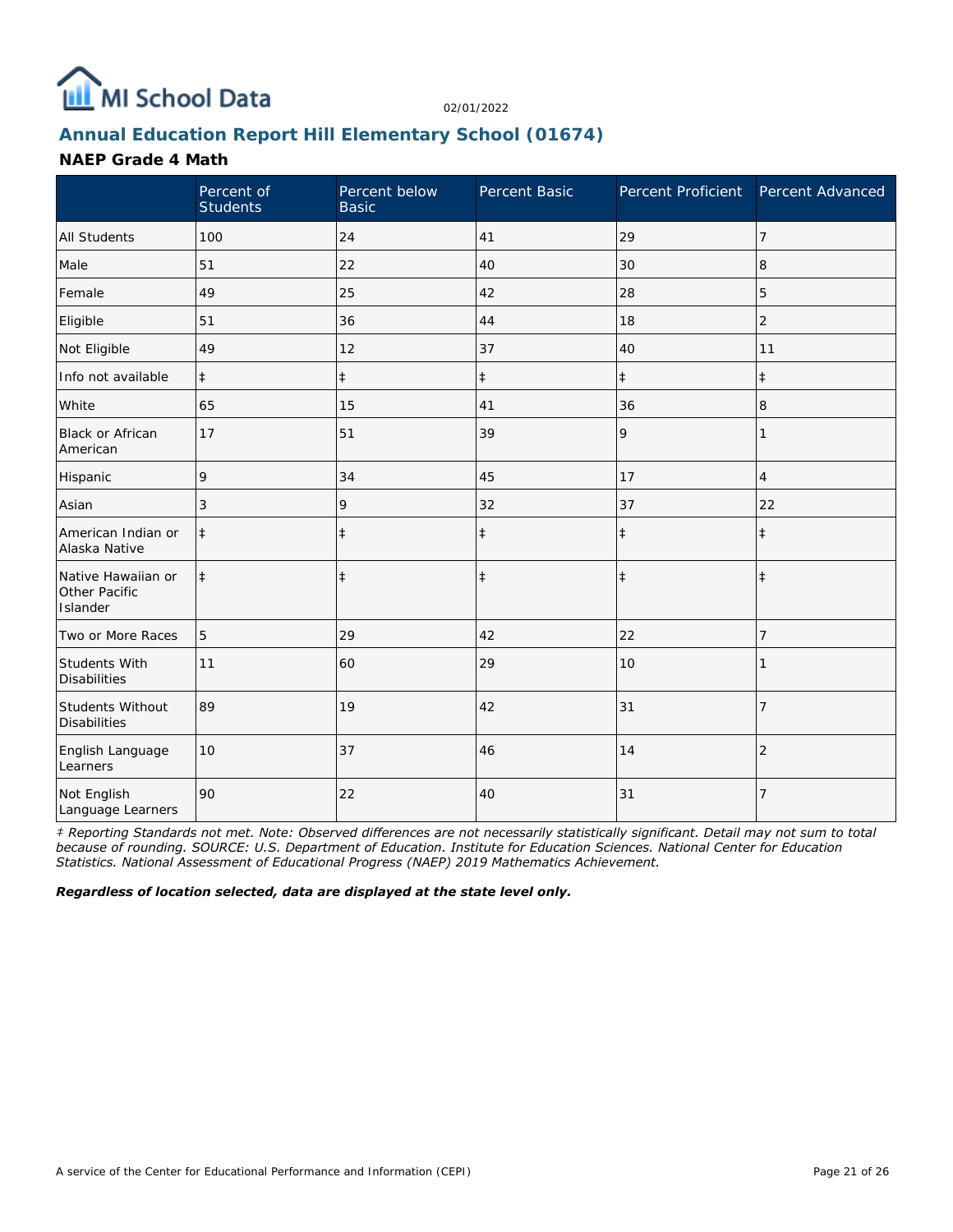

# **Annual Education Report Hill Elementary School (01674)**

#### **NAEP Grade 8 Math**

|                                                 | Percent of<br><b>Students</b> | Percent below<br><b>Basic</b> | Percent Basic |            | Percent Proficient Percent Advanced |
|-------------------------------------------------|-------------------------------|-------------------------------|---------------|------------|-------------------------------------|
| <b>All Students</b>                             | 32                            | 68                            | 31            | 9          |                                     |
| Male                                            | 51                            | 33                            | 67            | 31         | 10                                  |
| Female                                          | 49                            | 31                            | 69            | 31         | 7                                   |
| Eligible                                        | 4                             | 48                            | 52            | 16         | 3                                   |
| Not Eligible                                    | 55                            | 19                            | 81            | 43         | 13                                  |
| Info not available                              | $\ddagger$                    | $\ddagger$                    | $\ddagger$    | $\ddagger$ | $\ddagger$                          |
| White                                           | 70                            | 25                            | 75            | 37         | 11                                  |
| Black or African<br>American                    | 15                            | 64                            | 36            | 9          |                                     |
| Hispanic                                        | 8                             | 41                            | 59            | 16         | $\overline{2}$                      |
| Asian                                           | 3                             | 14                            | 86            | 52         | 21                                  |
| American Indian or<br>Alaska Native             | $\ddagger$                    | $\ddagger$                    | $\ddagger$    | $\ddagger$ | $\ddagger$                          |
| Native Hawaiian or<br>Other Pacific<br>Islander | $\ddagger$                    | $\ddagger$                    | $\ddagger$    | $\ddagger$ | $\ddagger$                          |
| Two or More Races                               | $\overline{4}$                | 39                            | 61            | 24         | 4                                   |
| Students With<br><b>Disabilities</b>            | 10                            | 75                            | 25            | 5          | 0                                   |
| Students Without<br><b>Disabilities</b>         | 90                            | 27                            | 73            | 34         | 9                                   |
| English Language<br>Learners                    | 6                             | 60                            | 40            | 8          |                                     |
| Not English<br>Language Learners                | 94                            | 30                            | 70            | 32         | 9                                   |

*‡ Reporting Standards not met. NOTE: Observed differences are not necessarily statistically significant. Detail may not sum to total because of rounding. SOURCE: U.S. Department of Education. Institute for Education Sciences. National Center for Education Statistics. National Assessment of Educational Progress (NAEP) 2019 Mathematics Achievement.*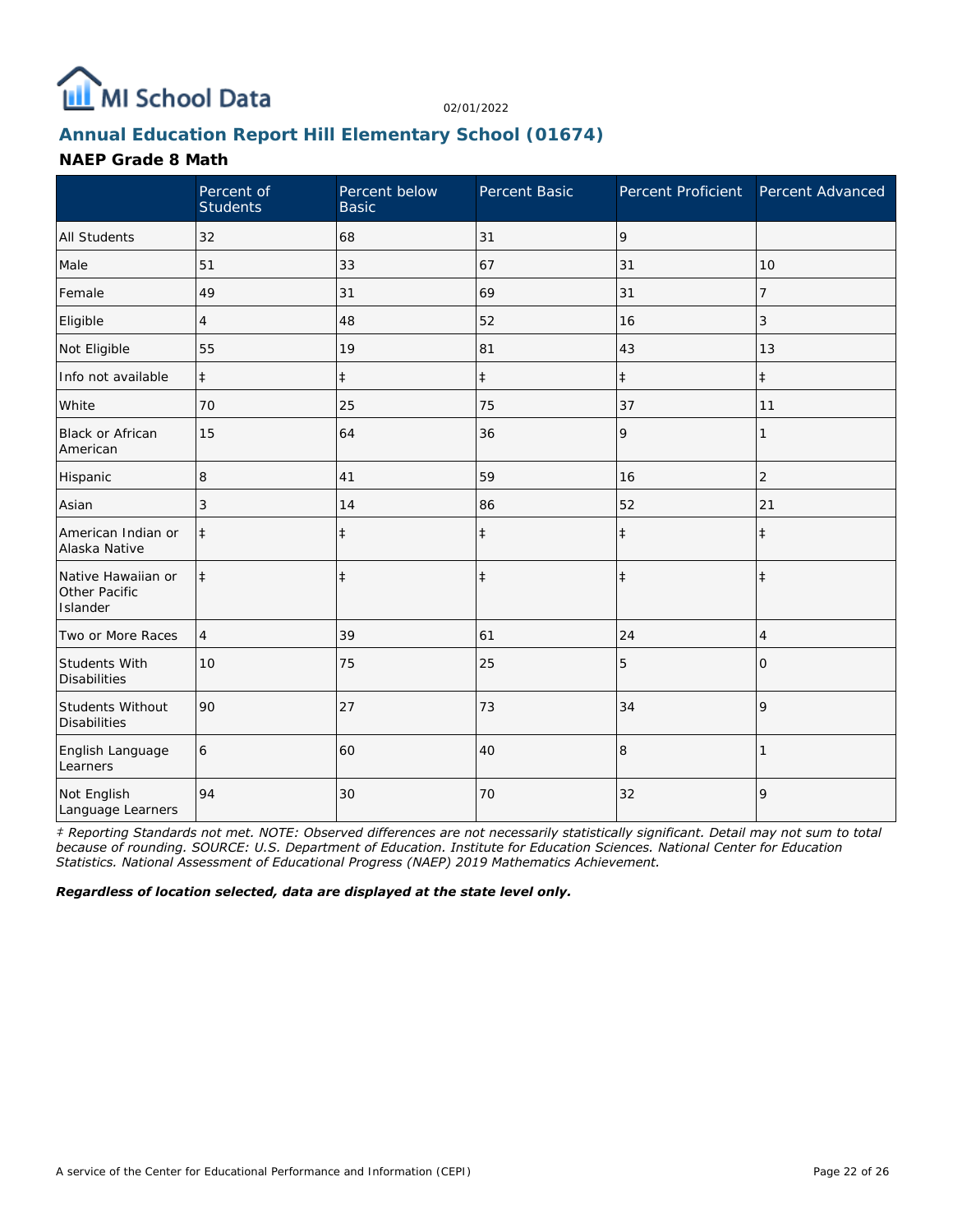

# **Annual Education Report Hill Elementary School (01674)**

#### **NAEP Grade 4 Reading**

|                                                 | Percent of<br><b>Students</b> | Percent below<br><b>Basic</b> | Percent Basic | Percent Proficient | Percent Advanced |
|-------------------------------------------------|-------------------------------|-------------------------------|---------------|--------------------|------------------|
| <b>All Students</b>                             | 100                           | 36                            | 64            | 32                 | $\overline{7}$   |
| Male                                            | 51                            | 40                            | 60            | 28                 | 6                |
| Female                                          | 49                            | 32                            | 68            | 36                 | 9                |
| Eligible                                        | 53                            | 49                            | 51            | 20                 | 3                |
| Not Eligible                                    | 47                            | 21                            | 79            | 45                 | 13               |
| Info not available                              | $\ddagger$                    | $\ddagger$                    | $\ddagger$    | $\ddagger$         | $\pm$            |
| White                                           | 65                            | 29                            | 71            | 37                 | 9                |
| Black or African<br>American                    | 18                            | 58                            | 42            | 15                 | $\overline{2}$   |
| Hispanic                                        | 9                             | 50                            | 50            | 18                 | $\overline{c}$   |
| Asian                                           | 3                             | 18                            | 82            | 44                 | 15               |
| American Indian or<br>Alaska Native             | $\ddagger$                    | $\ddagger$                    | $\ddagger$    | $\ddagger$         | $\ddagger$       |
| Native Hawaiian or<br>Other Pacific<br>Islander | $\ddagger$                    | $\ddagger$                    | $\ddagger$    | $\ddagger$         | $\ddagger$       |
| Two or More Races                               | 5                             | 33                            | 67            | 35                 | 8                |
| <b>Students With</b><br><b>Disabilities</b>     | 10                            | 74                            | 26            | 10                 |                  |
| Students Without<br><b>Disabilities</b>         | 90                            | 31                            | 69            | 34                 | $\,8\,$          |
| English Language<br>Learner                     | 11                            | 57                            | 43            | 14                 | 3                |
| Not English<br>Language Learner                 | 89                            | 33                            | 67            | 34                 | 8                |

*# Rounds to zero*

*‡ Reporting Standards not met. NOTE: Observed differences are not necessarily statistically significant. Detail may not sum to total because of rounding. SOURCE: U.S. Department of Education, Institute of Education Sciences, National Center for Education Statistics, National Assessment of Educational Progress (NAEP), 2019 Reading Assessment.*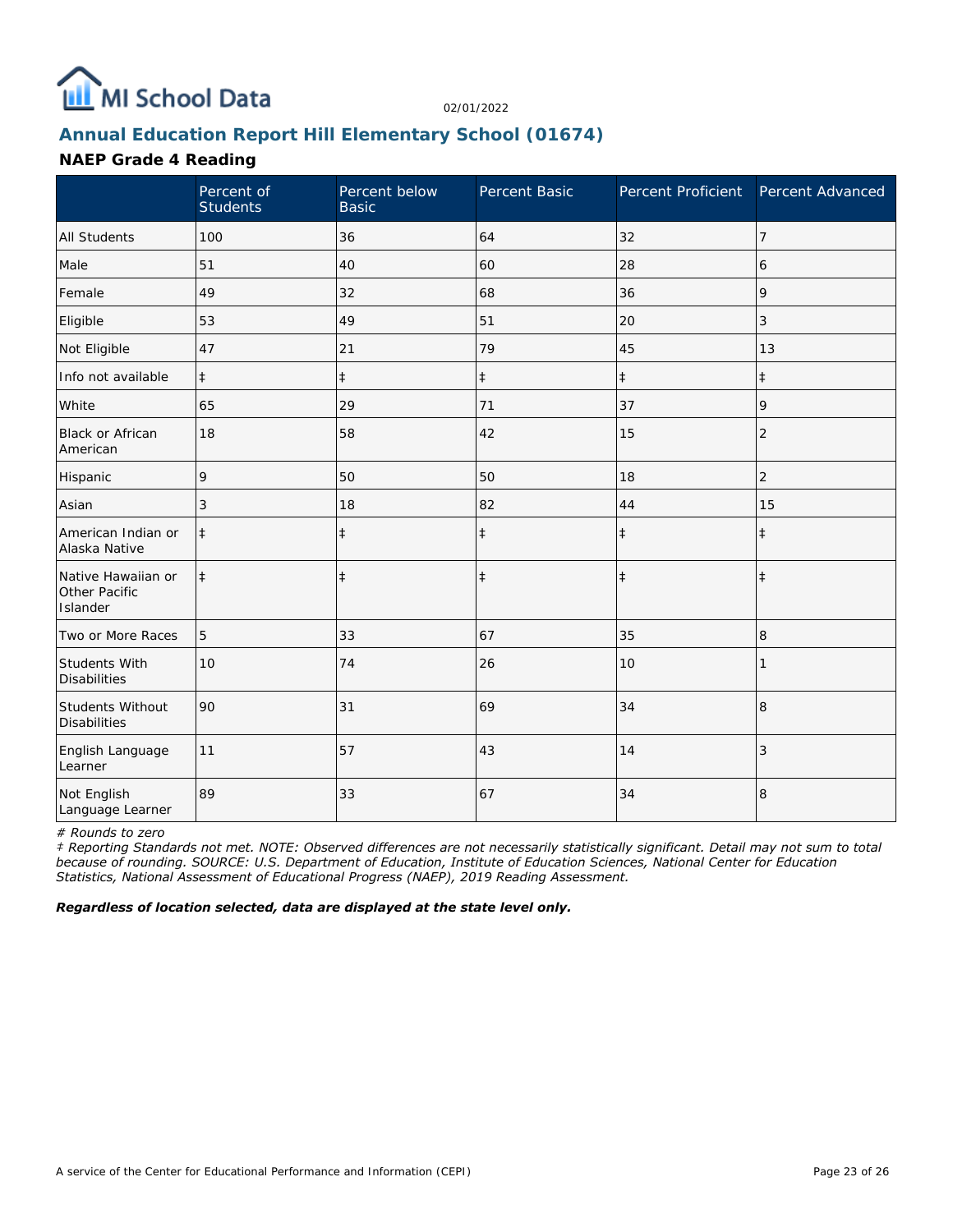

# **Annual Education Report Hill Elementary School (01674)**

#### **NAEP Grade 8 Reading**

|                                                 | Percent of<br><b>Students</b> | Percent below<br><b>Basic</b> | Percent Basic | Percent Proficient Percent Advanced |                |
|-------------------------------------------------|-------------------------------|-------------------------------|---------------|-------------------------------------|----------------|
| <b>All Students</b>                             | 100                           | 27                            | 73            | 31                                  | 3              |
| Male                                            | 51                            | 32                            | 68            | 26                                  | 2              |
| Female                                          | 49                            | 21                            | 79            | 37                                  | 3              |
| Eligible                                        | 47                            | 39                            | 61            | 19                                  | 1              |
| Not Eligible                                    | 52                            | 15                            | 85            | 43                                  | 4              |
| Info not available                              | $\ddagger$                    | $\ddagger$                    | $\ddagger$    | $\ddagger$                          | $\ddagger$     |
| White                                           | 70                            | 22                            | 78            | 35                                  | 3              |
| <b>Black or Afican</b><br>American              | 15                            | 48                            | 52            | 12                                  | $\mathbf{O}$   |
| Hispanic                                        | 8 <sub>1</sub>                | 36                            | 64            | 22                                  | 1              |
| Asian                                           | 3                             | 14                            | 86            | 56                                  | 6              |
| American Indian or<br>Alaska Native             | $\ddagger$                    | $\ddagger$                    | $\ddagger$    | $\ddagger$                          | $\ddagger$     |
| Native Hawaiian or<br>Other Pacific<br>Islander | $\ddagger$                    | $\ddagger$                    | $\ddagger$    | $\ddagger$                          | $\ddagger$     |
| Two or More Races                               | 4                             | 23                            | 77            | 40                                  | 5              |
| Students With<br><b>Disabilities</b>            | 11                            | 71                            | 29            | 5                                   | $\overline{O}$ |
| Students Without<br><b>Disabilities</b>         | 89                            | 21                            | 79            | 35                                  | 3              |
| English Language<br>Learner                     | 6                             | 57                            | 43            | 6                                   | $\Omega$       |
| Not English<br>Language Learner                 | 94                            | 25                            | 75            | 33                                  | 3              |

*# Rounds to zero*

*‡ Reporting Standards not met. NOTE: Observed differences are not necessarily statistically significant. Detail may not sum to total because of rounding. SOURCE: U.S. Department of Education, Institute of Education Sciences, National Center for Education Statistics, National Assessment of Educational Progress (NAEP), 2019 Reading Assessment.*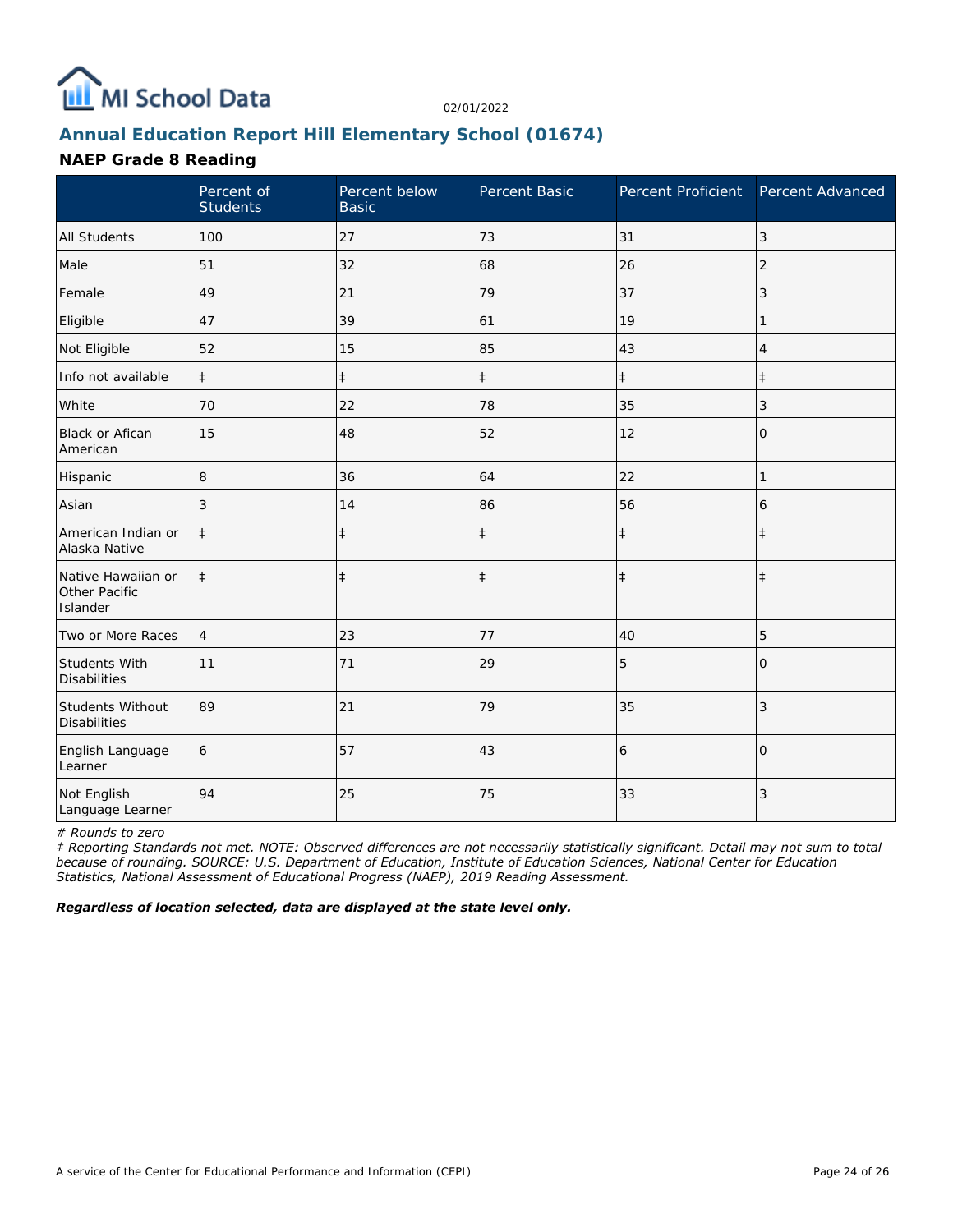

# **Annual Education Report Hill Elementary School (01674)**

#### **NAEP Participation Data**

| Grade | Subject | Participation Rate Standard Error<br>for Students with<br><b>Disabilities</b> |      | Participation Rate Standard Error<br>for Limited English<br><b>Proficient Students</b> |      |
|-------|---------|-------------------------------------------------------------------------------|------|----------------------------------------------------------------------------------------|------|
| 4     | Math    | 86.9                                                                          | 2.25 | <u>l</u> 9                                                                             | 0.97 |
|       | Reading | 85.4                                                                          | 2.57 | 98                                                                                     | 1.04 |
| 18    | Math    | 81.9                                                                          | 2.48 | 95                                                                                     | 1.79 |
|       | Reading | 83.3                                                                          | 2.41 | 191                                                                                    | 3.97 |

*The National Assessment of Educational Progress (NAEP) is periodically administered by the U.S. Department of Education based on assessments administered to samples of students in each state. Federal regulations require the display of state level NAEP data on the Annual Education Report. These data represent the performance of the most recent sample of Michigan students on the NAEP.*